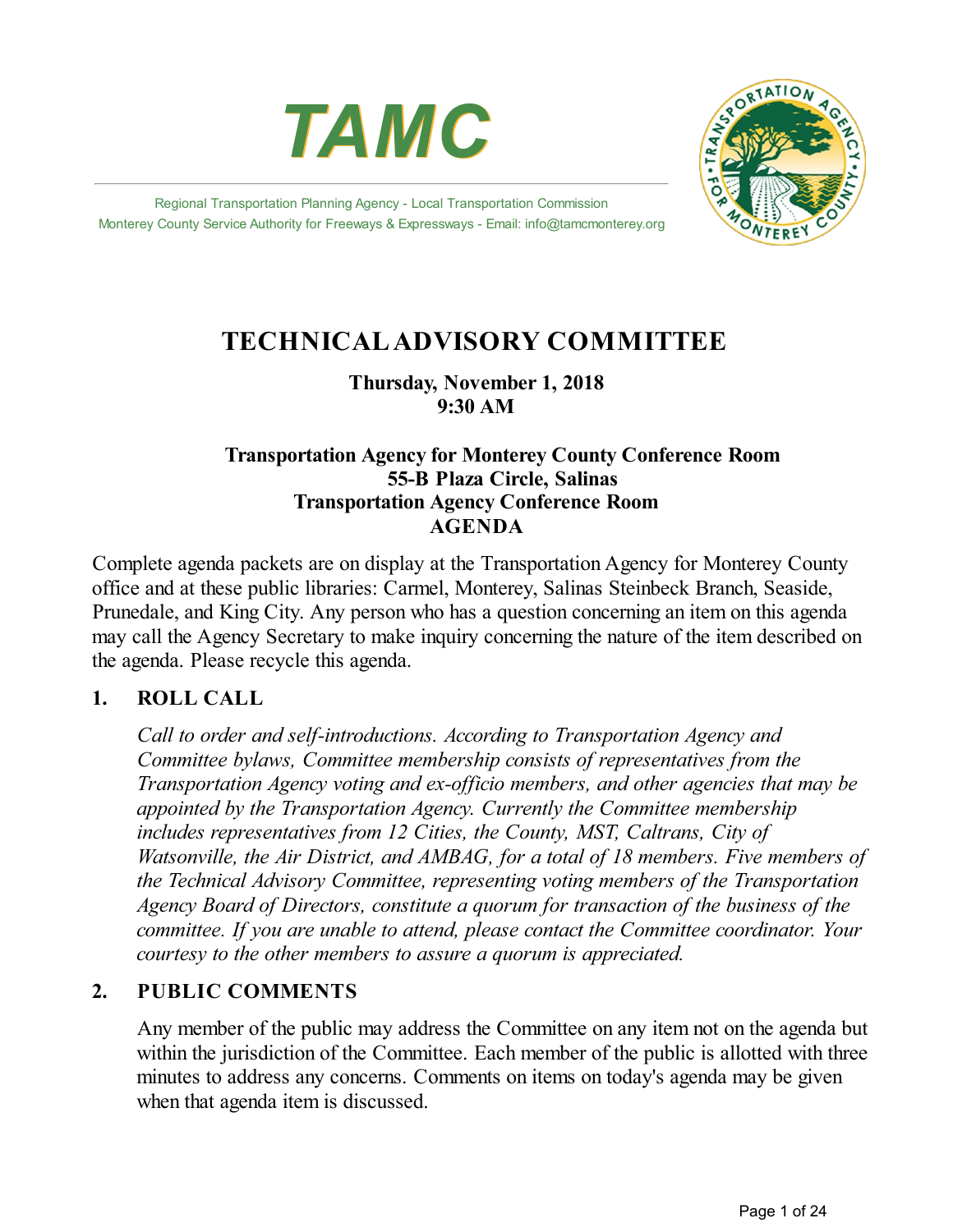### **3. BEGINNING OF CONSENT AGENDA**

Approve the staff recommendations for items listed below by majority vote with one motion. Any member may pull an item off the Consent Agenda to be moved to the end of the **CONSENT AGENDA** for discussion and action.

**3.1 APPROVE** the draft Technical Advisory Committee Minutes for October 4, 2018.

**- Zeller**

**3.2 RECEIVE** the call for nominations for the 18th annual Transportation Excellence awards to honor individuals, businesses, groups or projects for their efforts to improve the transportation system in Monterey County.

**- Wright**

*Transportation Agency would like to encourage and appreciate ef orts made by Monterey County residents, businesses and employees to improve transportation in Monterey County by awarding Transportation Excellence Awards. Staf encourages Board members to submit nominations, which are due by December 7, 2018. The awards ceremony will take place during the regular January 23, 2019 Transportation Agency Board meeting.*

**3.3 RECEIVE** schedule of 2019 Technical Advisory Committee meetings.

**-Deal**

*The proposed schedule of Technical Advisory Committee meetings for 2019 follows the existing pattern of meetings on the first Thursday of the month at 9:30 a.m. except July and December, when all committee meetings are cancelled due to holidays.*

# **END OF CONSENT AGENDA**

- **4. Coordination with special events to minimize construction conflicts for 2019 - 2020:**
	- 1. **RECEIVE** second draft list of special events for 2019 2020;
	- 2. **REQUEST** that agencies provide updates to the list;and
	- 3. **REQUEST** that the updated list be included in project traffic control specifications to help avoid construction impacts.

**- Deal**

*Multiple regional and local projects are expected to begin construction in the next two years. This SECOND DRAFT LIST of major special event dates and corresponding set-up dates for all agencies will aid in scheduling construction detours, ramp closures, arterial street closures, and night/weekend work requirements to avoid*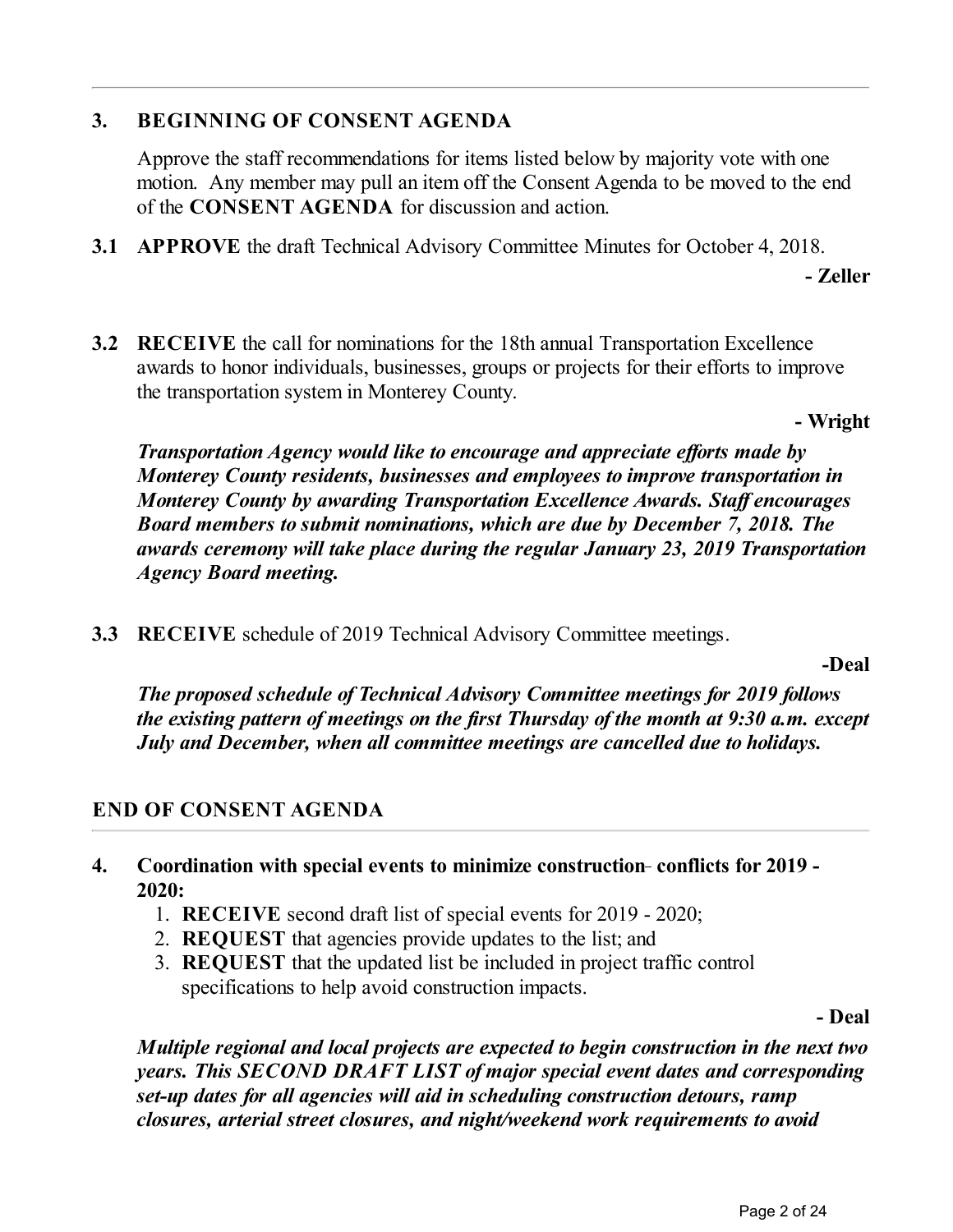*construction conflicts and make these events successful.*

**5. RECEIVE** and **COMMENT** on draft 2019 Legislative Program.

**- Watson**

*The purpose of the legislative program is to set general principles to guide staf and Board responses to legislative or budgetary proposals. The program also notifies state representatives of the Transportation Agency's position on issues of key importance to the Agency.*

**6. SELECT** members of the Technical Advisory Committee to serve as the 2019 Chair and Vice-Chair and **RECOGNIZE** outgoing Chair Patrick Dobbins for his service during 2018.

**- Deal**

*The Technical Advisory Committee chairmanship chages each calendar year. The Committee needs to elect the 2019 Chair and Vice-Chair to serve the Technical Advisory Committee's 2019 meetings.*

- **7. ANNOUNCEMENTS**
- **8. ADJOURN**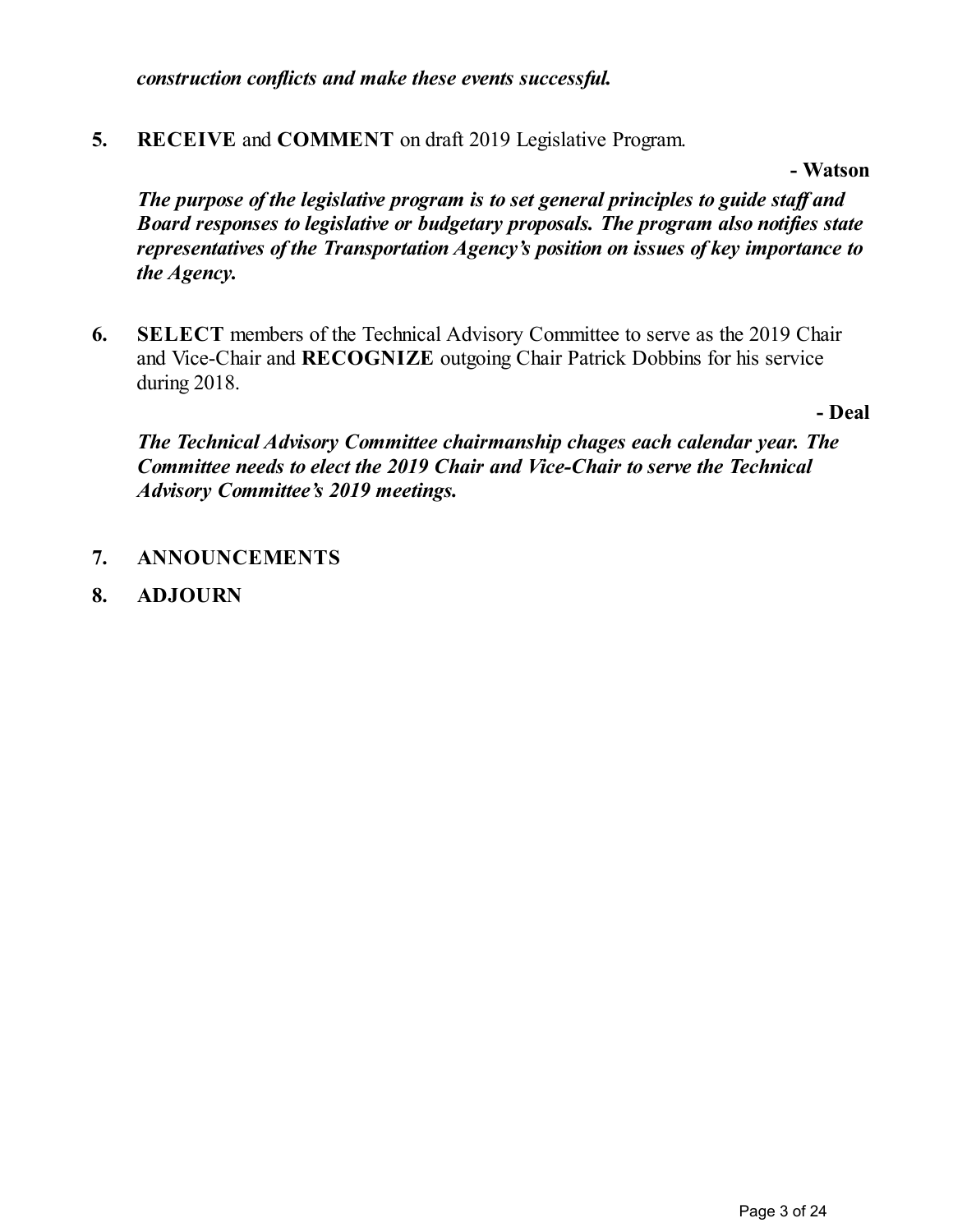### **Next Committee meeting will be on Thursday, January 3, 2019 at 9:30 a.m. TAMC Conference Room 55-B Plaza Circle, Salinas**

**REMINDER:** If you have any items for the next Committee Agenda, please submit them to: Transportation Agency for Monterey County; Attn: Hank Myers; 55-B Plaza Circle, Salinas, CA 93901, email: [hank@tamcmonterey.org](mailto:hank@tamcmonterey.org)

The Committee Agenda will be prepared by Agency staff and will close at noon nine (9) working days before the regular meeting. Any member may request in writing an item to appear on the agenda. The request shall be made by the agenda deadline and any supporting papers must be furnished by that time or be readily available.

Documents relating to an item on the open session that are distributed to the Committee less than 72 hours prior to the meeting shall be available for public inspection at the office of the Transportation Agency for Monterey County, 55-B Plaza Circle, Salinas, CA. Documents distributed to the Committee at the meeting by staff will be available at the meeting; documents distributed to the Committee by members of the public shall be made available after the meeting.

> **TransportationAgency for Monterey County 55-B Plaza Circle, Salinas, CA93901-2902 Monday thru Friday 8:00 a.m. - 5:00 p.m. TEL: 831-775-0903 FAX: 831-775-0897**

*If requested, the agenda shall be made availablein appropriate alternativeformats to persons with a disability, as required by Section 202 of the Americans with Disabilities Act of 1990 (42 USC Sec. 12132), and thefederal rules and regulations adopted in implementation thereof. Individuals requesting a disability-related modification or accommodation, including auxiliary aids or services, maycontact Transportation Agency at 831-775-0903. Auxiliary aids or services include wheelchair accessible facilities, sign languageinterpreters, Spanish Languageinterpreters and printed materials, and printed* materials in large print, Braille or on disk. These requests may be made by a person with a disability *who requires a modification or accommodation in order to participatein the public meeting, and should be* made at least 72 hours before the meeting. All reasonable efforts will be made to accommodate the *request.*

**CORRESPONDENCE, MEDIA CLIPPINGS, and REPORTS - No items this month**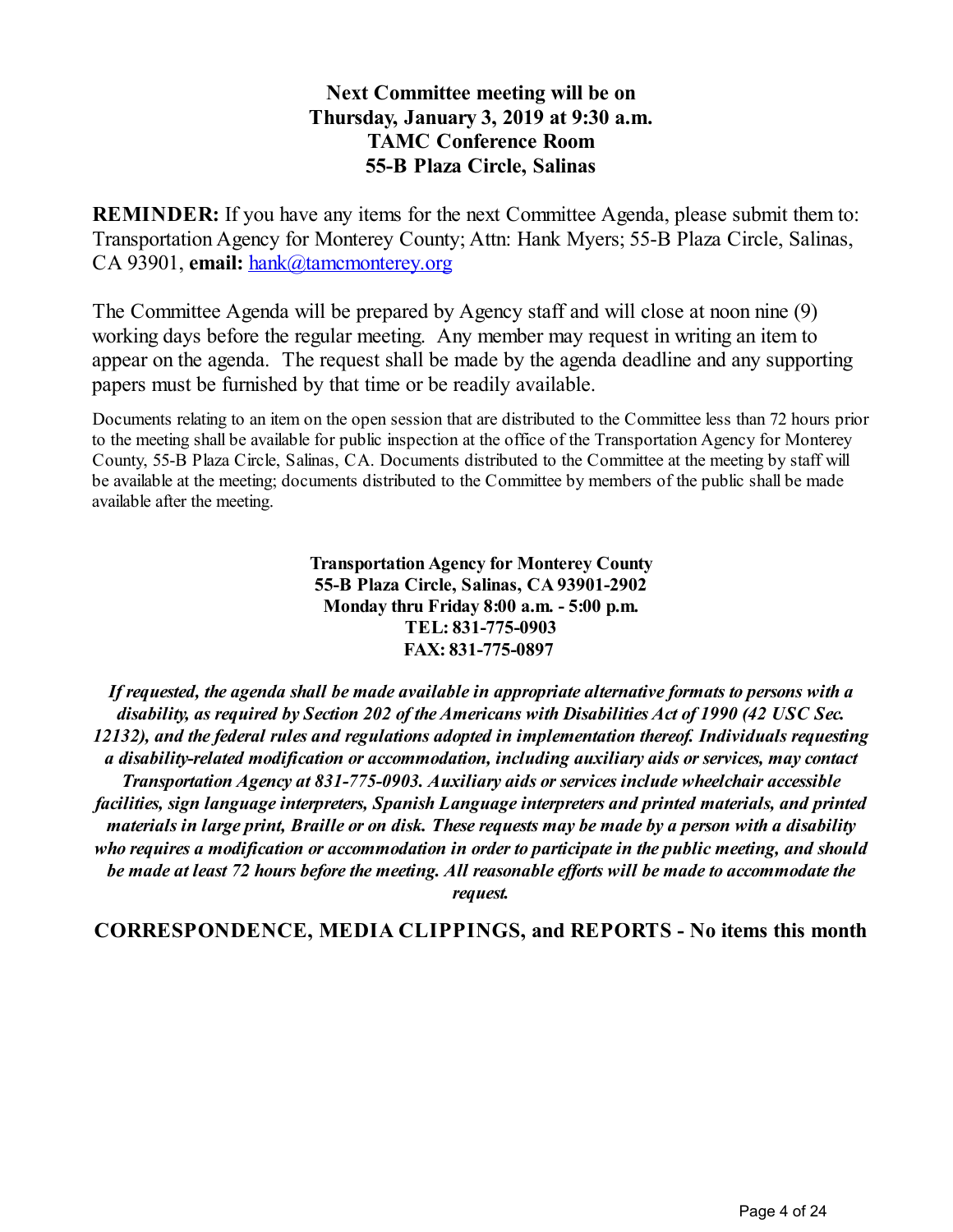Agenda Item 3.1



### TRANSPORTATION AGENCY FOR MONTEREY COUNTY

# *Memorandum*

| Subject:             | <b>Draft Technical Advisory Committee Minutes - October 4, 2018</b> |
|----------------------|---------------------------------------------------------------------|
| <b>Meeting Date:</b> | November $1, 2018$                                                  |
| <b>From:</b>         | Michael Zeller, Principal Transportation Planner                    |
| To:                  | <b>Technical Advisory Committee</b>                                 |

# **RECOMMENDED ACTION:**

**APPROVE** the draft Technical Advisory Committee Minutes for October 4, 2018.

## ATTACHMENTS:

Draft TAC Minutes - October 4, 2018  $\mathbf{D}$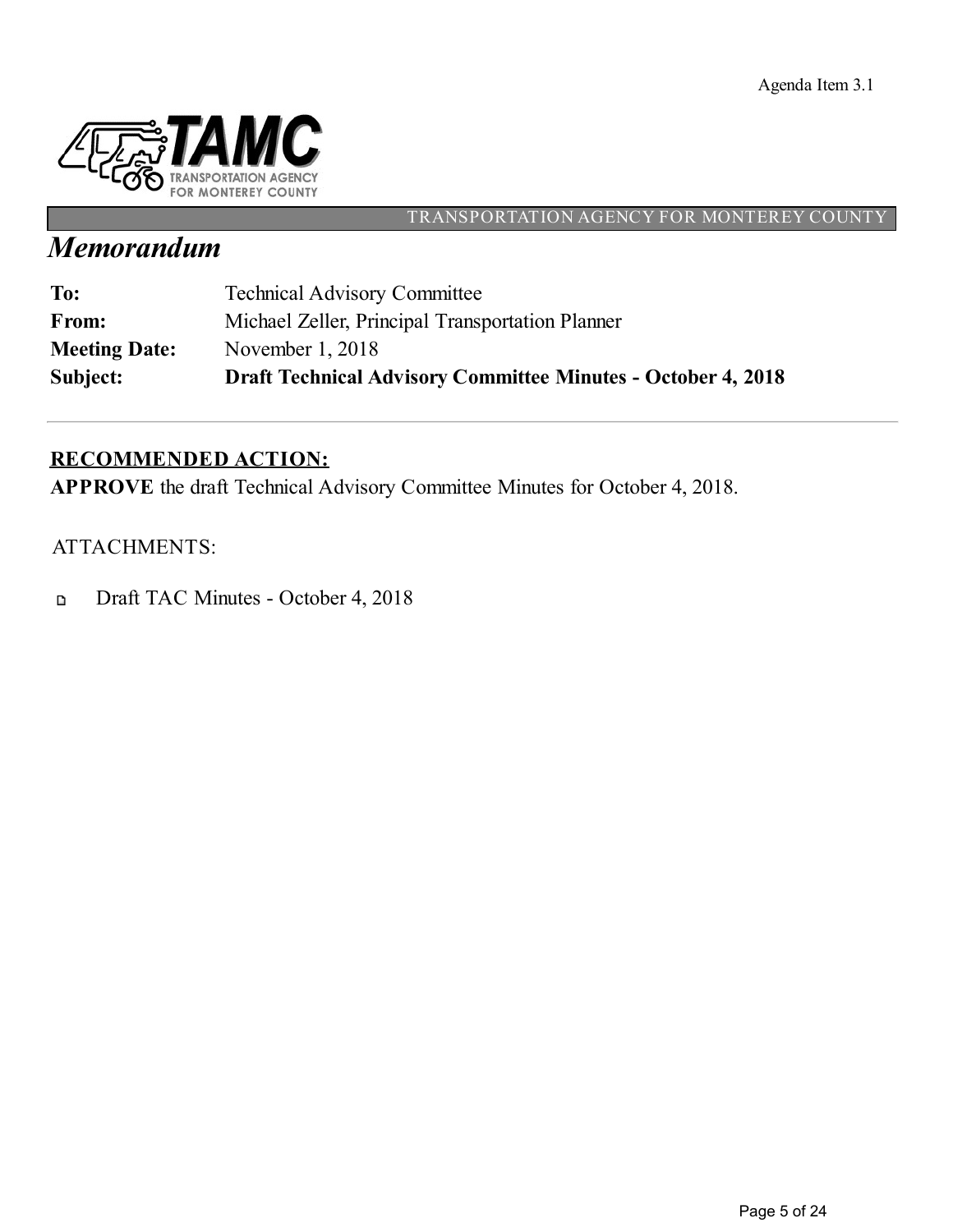### **TECHNICAL ADVISORY COMMITTEE MINUTES**

### **Meeting Held At Transportation Agency for Monterey County Conference Room 55-B Plaza Circle, Salinas**

| <b>COMMITTEE MEMBERS</b>                           | <b>NOV</b><br>17 | <b>JAN</b><br>18 | <b>FEB</b><br>18 | <b>MAR</b><br>18 | <b>APR</b><br>18 | <b>MAY</b><br>18   | <b>JUN</b><br>18 | <b>AUG</b><br>18 | <b>SEP</b><br>18 | <b>OCT</b><br>18 |
|----------------------------------------------------|------------------|------------------|------------------|------------------|------------------|--------------------|------------------|------------------|------------------|------------------|
| R. Harary, Carmel-by-the-Sea<br>(S. Friedrichsen)  | $\boldsymbol{C}$ | $\, {\bf P}$     |                  | P(A)             | ${\bf P}$        | $\, {\bf P}$       | ${\bf P}$        | $\boldsymbol{C}$ | $\boldsymbol{C}$ | P(A)             |
| D. Pick, Del Rey Oaks                              | $\boldsymbol{A}$ | $\, {\bf p}$     |                  |                  | ${\bf P}$        |                    |                  | $\boldsymbol{A}$ | $\boldsymbol{A}$ | $\mathbf{P}$     |
| P. Dobbins Gonzales Chair<br>(R. Mendez, J. Lipe)  | $\boldsymbol{N}$ | $\, {\bf p}$     | $\mathbf{P}$     | $\mathbf{P}$     |                  | $\mathbf{P}$       | $\mathbf{P}$     | $\boldsymbol{N}$ | $\boldsymbol{N}$ | $\mathbf{P}$     |
| M. Steinmann, Greenfield                           | $\boldsymbol{C}$ |                  | $\mathbf{P}$     |                  |                  |                    | $\mathbf{P}$     | $\boldsymbol{C}$ | $\boldsymbol{C}$ |                  |
| O. Hurtado, King City<br>(S. Adams)                | $\boldsymbol{E}$ | $\mathbf{P}$     | $\mathbf{P}$     | $\mathbf{P}$     |                  | $\mathbf{P}$       | ${\bf P}$        | $\boldsymbol{E}$ | $\boldsymbol{E}$ | $\mathbf{P}$     |
| B. McMinn, Marina, Vice Chair<br>(E. Delos Santos) | L                | $\, {\bf p}$     | $\mathbf{P}$     | $\mathbf{P}$     | ${\bf P}$        | ${\bf P}$          | ${\bf P}$        | L                | L                |                  |
| A. Renny, Monterey<br>(F. Roveri)                  | L                | P(A)             | $\mathbf{P}$     | P(A)             | ${\bf P}$        | P(A)               | P(A)             | L                | L                | P(A)             |
| D. Gho, Pacific Grove<br>(M. Brodeur)              | $\boldsymbol{E}$ | $\, {\bf P}$     | $\mathbf{P}$     | $\, {\bf p}$     | P(A)             | $\, {\bf P}$       | ${\bf P}$        | $\boldsymbol{E}$ | $\boldsymbol{E}$ | $\, {\bf P}$     |
| J. Serrano, Salinas<br>(V. Gutierrez)              | $\boldsymbol{D}$ |                  | $\mathbf{P}$     | $\, {\bf p}$     | P(A)             | $\, {\bf P}$       | $\mathbf{P}$     | $\boldsymbol{D}$ | $\boldsymbol{D}$ | P(A)             |
| T. Bodem, Sand City                                |                  |                  | $\mathbf{P}$     |                  |                  | $\mathbf{P}$       | $\mathbf{P}$     |                  |                  |                  |
| R. Riedl, Seaside<br>(L. Llantero)                 |                  | $\mathbf{P}$     | $\, {\bf p}$     | ${\bf P}$        | P(A)             | $\mathbf{P}$       | ${\bf P}$        |                  |                  | $\mathbf{P}$     |
| D. Wilcox, Soledad<br>(M. McHatten)                |                  | $\, {\bf p}$     |                  |                  |                  | P(A)               |                  |                  |                  |                  |
| E. Saavedra, MCPW                                  |                  |                  | $\mathbf{P}$     | $\mathbf{P}$     |                  | $\, {\bf P}$       |                  |                  |                  | P(A)             |
| Vacant, Monterey County Economic<br>Development    |                  |                  |                  |                  |                  |                    |                  |                  |                  |                  |
| H. Adamson, AMBAG<br>(S. Vienna)                   |                  | P(A)             | P(A)             | P(A)             | P(A)             | P(A)               |                  |                  |                  | P(A)             |
| O. Ochoa-Monroy, Caltrans<br>(K. McClendon)        |                  |                  | P(A)             | P(A)             | P(A)             | P(A)               | P(A)             |                  |                  | $\mathbf{P}$     |
| A. Spear, CSUMB<br>(M. McCluney)                   |                  |                  | P(A)             |                  |                  | P(A)   P(A)   P(A) |                  |                  |                  | P(A)             |
| A. Romero, MBUAPCD                                 |                  |                  |                  |                  |                  |                    |                  |                  |                  |                  |
| J. Brinkmann, FORA<br>(P. Said)                    |                  |                  |                  |                  |                  | $\, {\bf P}$       |                  |                  |                  | P                |
| L. Rheinheimer, MST<br>(M. Overmeyer)              |                  | $\, {\bf P}$     | $\mathbf{P}$     | P                | ${\bf P}$        | ${\bf P}$          | ${\bf P}$        |                  |                  | $\mathbf{P}$     |

### **DRAFT Minutes of Thursday, October 4, 2018**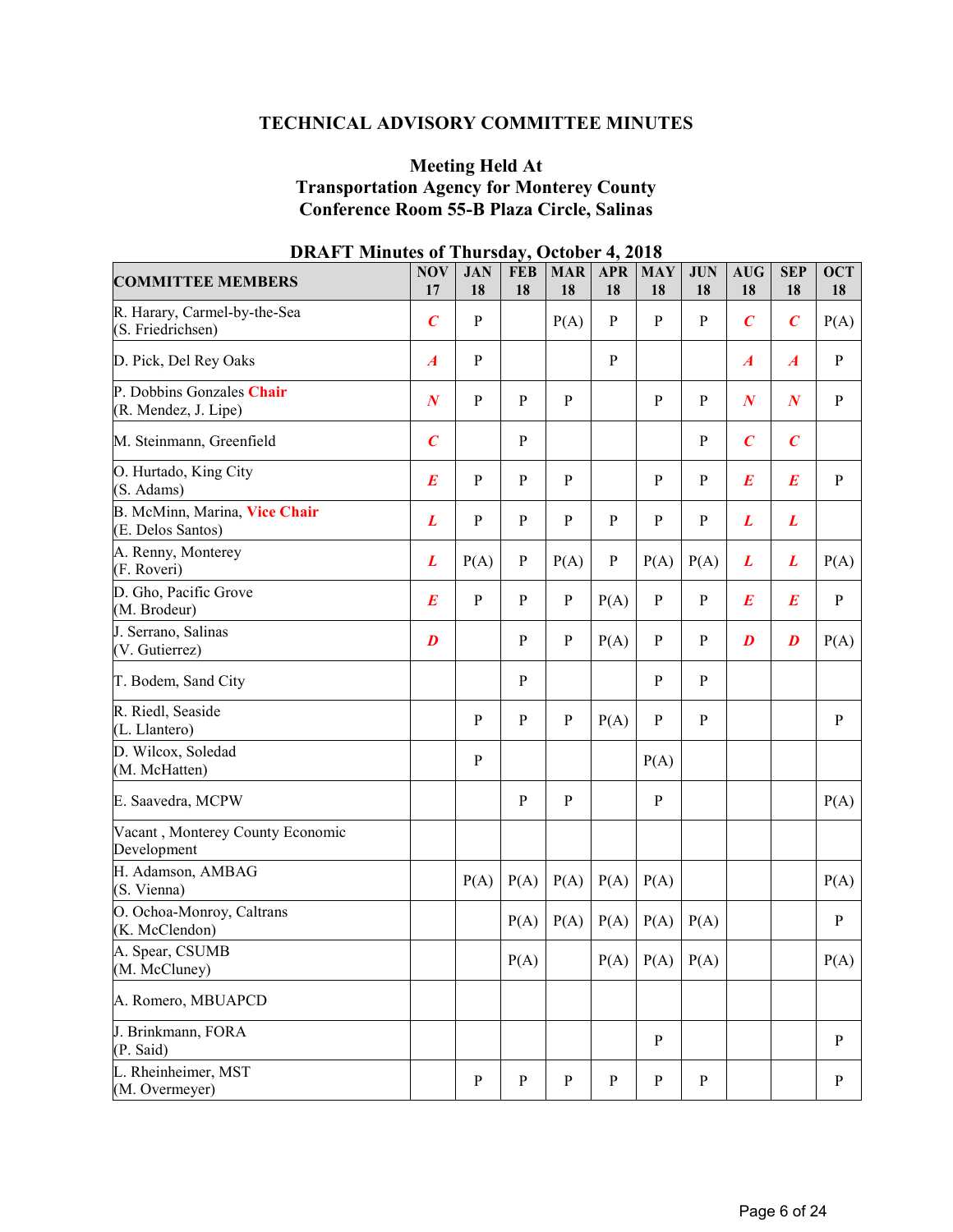| <b>STAFF</b>                                | <b>NOV</b> | <b>JAN</b> | <b>FEB</b> | <b>MAR</b> | <b>APR</b> | <b>MAY</b> | <b>JUN</b> | $A\overline{U}G$ | <b>SEP</b> | <b>OCT</b> |
|---------------------------------------------|------------|------------|------------|------------|------------|------------|------------|------------------|------------|------------|
|                                             | 17         | 18         | 18         | 18         | 18         | 18         | 18         | 18               | 18         | 18         |
| D. Hale, Exec. Director                     |            |            |            |            | P          |            |            |                  |            |            |
| T. Muck, Dep. Exec. Director                |            | P          |            |            | P          | P          | P          |                  |            | P          |
| H. Myers, Sr. Transp. Planning Engineer     |            | P          | P          | P          | P          |            |            |                  |            |            |
| M. Zeller, Principal Transp. Planner        |            | P          | P          | P          | P          | P          |            |                  |            |            |
| C. Watson, Principal Transp. Planner        |            | P          |            |            |            |            |            |                  |            |            |
| V. Murillo, Transportation Planner          |            |            |            | P          | P          | P          | P          |                  |            |            |
| Theresa Wright, Public Outreach Coordinator |            |            |            |            | P          | P          |            |                  |            |            |
| G. Leonard, Transportation Planner          |            | P          |            |            |            |            |            |                  |            |            |
| Rich Deal, Principal Engineer               |            |            | P          | P          | P          | P          | P          |                  |            | P          |
| Ariana Green, Assoc. Transportation Planner |            |            |            |            | P          | P          |            |                  |            |            |
| Stefania Castillo, Transportation Planner   |            |            |            |            |            | P          |            |                  |            | P          |

### **OTHERS PRESENT:**

Richard Rosales, Caltrans D5

### **1. ROLL CALL**

Chair Patrick Dobbins, City of Gonzales, called the meeting to order at 9:32 am. Introductions were made and a quorum was established.

### **1.1 ADDITIONS OR CORRECTIONS TO AGENDA**

None.

#### **2. PUBLIC COMMENTS**

None.

### **3. BEGINNING OF CONSENT AGENDA**

*Motion to approve the Consent Agenda* 

**M/S/C** Riedl / Gho / unanimous

**3.1 APPROVE** the minutes of the Technical Advisory Committee meeting of June 7, 2018.

#### **END OF CONSENT AGENDA**

### **4. COORDINATION WITH SPECIAL EVENTS TO MINIMIZE CONSTRUCTION CONFLICTS**

The Committee received a presentation from Rich Deal, Principal Engineer, on efforts to coordinate with special events to minimize construction conflicts. He presented that Multiple regional and local projects are expected to begin construction in the next two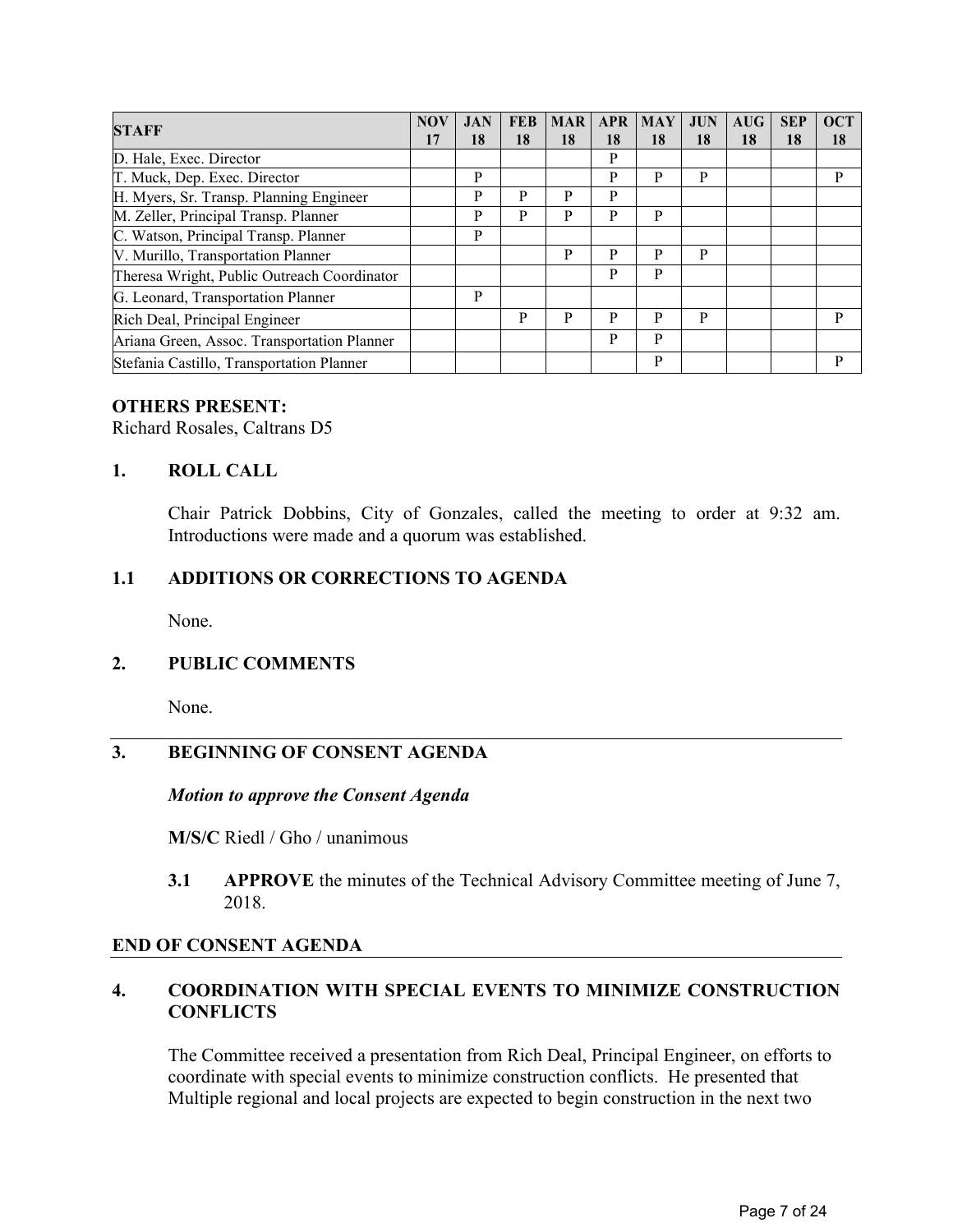years. This list of major special event dates and corresponding set-up dates for all agencies will aid in scheduling construction detours, ramp closures, arterial street closures, and night/weekend work requirements to avoid construction conflicts and make these events successful. Each agency is requested to review the list and provide updates. The final list will be distributed to Caltrans as well as to local agencies as a tool to develop traffic control special provisions in major project specifications. As an example, a project that requires a long-term detour onto Highway 1 may have severe congestion implications during Monterey Car week. This spreadsheet tool helps the designer select specific "no Build" dates to insert into the project specifications, so that a contractor bidding on the construction will not incur lost work days or unexpected mobilizations costs.

### **5. STATE ROUTE 156/CASTROVILLE BOULEVARD PROJECT UPDATE**

The Committee received a presentation from Rich Deal, Principal Engineer, on the State Route 156 / Castroville Boulevard Interchange project.

Mr. Deal presented that the State Route 156/Castroville Boulevard Interchange project removes the existing signalized intersection on State Route 156 at Castroville Boulevard and constructs a new grade-separated interchange east of the existing intersection. The initial concept for the State Route 156/ Castroville Boulevard Interchange project included traffic signal control at each of the new ramp intersections and the intersection of the realigned new Castroville Boulevard and the old alignment of Castroville Boulevard. The proposed concept replaces the traffic signals with roundabouts.

Roundabout control at the ramp intersections allows the proposed bridge over State Route 156 to be narrower and reduce construction costs. Roundabouts will perform better than traffic signals and have a longer design life. Roundabouts allow the Castroville Boulevard interchange to have full independent utility and accommodate future segments of the State Route 156 Widening project, as well as a future Blackie Road connection. The roundabout proposed at the intersection of the realigned new Castroville Boulevard and the old alignment of Castroville Boulevard offers safe pedestrian and bike crossings between North County High School and the recently completed bike / pedestrian bridge into Castroville.

Lisa Rheinheimer, Monterey-Salinas Transit, commented that affordable housing developments utilize transit and recommended that transit access be included in the project.

Patrick Dobbins, City of Gonzales, asked what is the project schedule? Mr. Deal responded that the project is currently in design for another year, then the right-of-way phase will begin.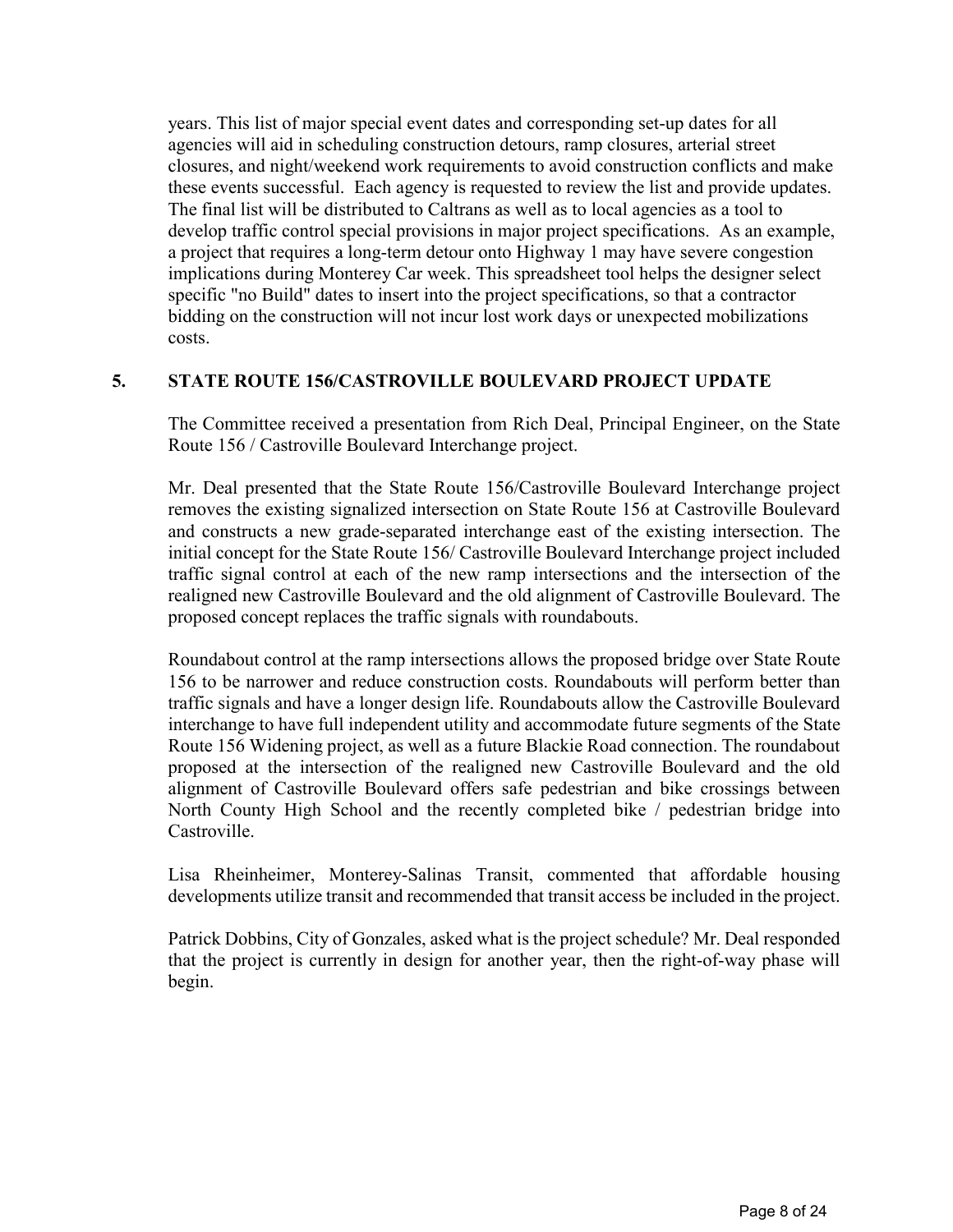### **6. ANNOUNCEMENTS**

Lisa Rheinheimer, Monterey-Salinas Transit, announced that MST is holding a ribboncutting at Salinas City Hall for two battery electric buses that will be deployed in Salinas on October 9th.

Orchid Monroy-Ochoa, Caltrans D5, announced that Caltrans will be holding a grant workshop on October 19<sup>th</sup>, and there will be a call for grants with a submittal deadline of November 30<sup>th</sup>.

### **7. ADJOURN**

The meeting was adjourned at 10:16 am.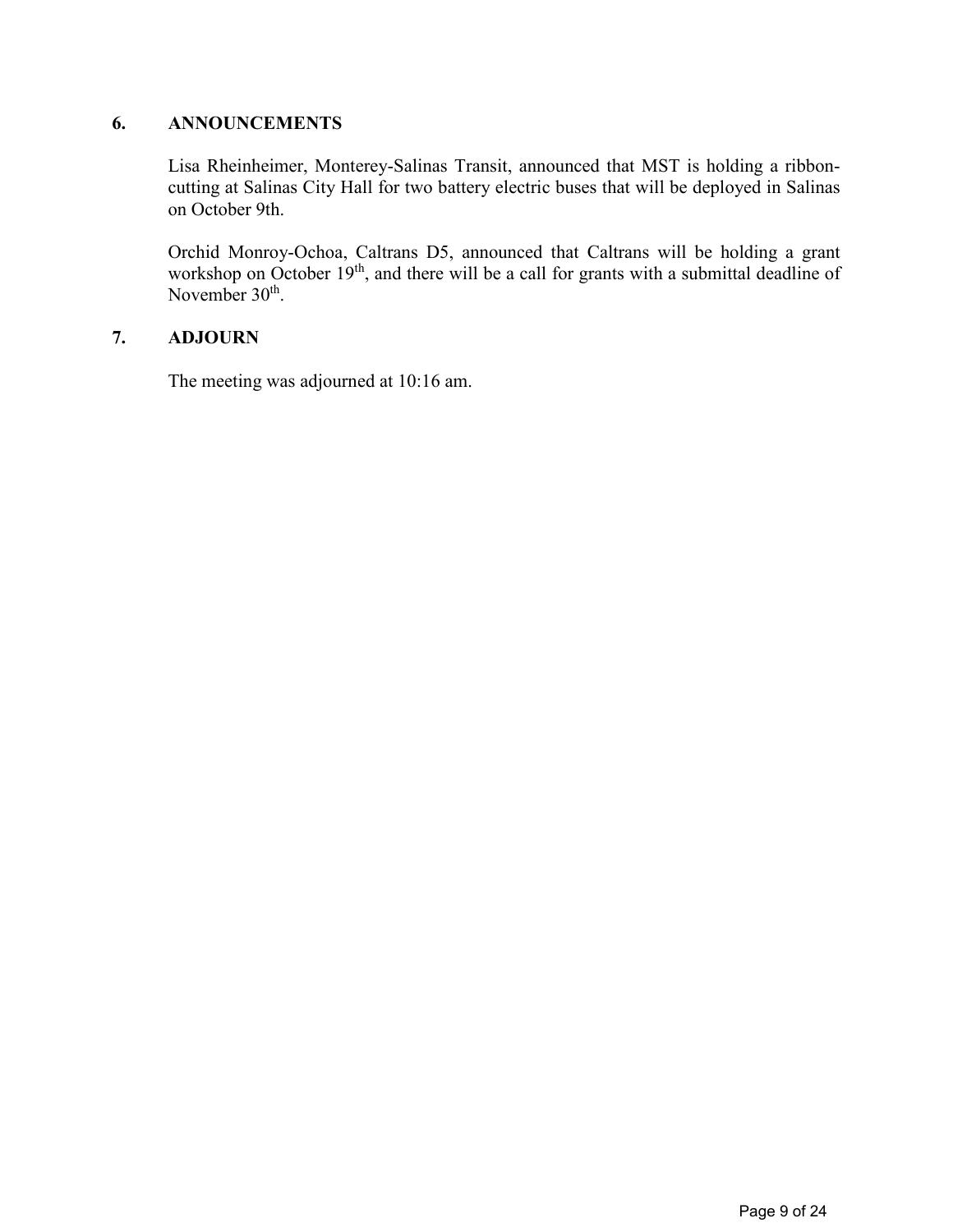

### TRANSPORTATION AGENCY FOR MONTEREY COUNT

# *Memorandum*

| Subject:             | <b>Transportation Excellence Awards</b>        |
|----------------------|------------------------------------------------|
| <b>Meeting Date:</b> | November $1, 2018$                             |
| From:                | Theresa Wright, Community Outreach Coordinator |
| To:                  | <b>Board of Directors</b>                      |

# **RECOMMENDED ACTION:**

**RECEIVE** the call for nominations for the 18th annual Transportation Excellence awards to honor individuals, businesses, groups or projects for their efforts to improve the transportation system in Monterey County.

# **SUMMARY:**

Transportation Agency would like to encourage and appreciate efforts made by Monterey County residents, businesses and employees to improve transportation in Monterey County by awarding Transportation Excellence Awards. Staff encourages Board members to submit nominations, which are due by December 7, 2018. The awards ceremony will take place during the regular January 23, 2019 Transportation Agency Board meeting.

# **DISCUSSION:**

Transportation Agency for Monterey County would like to show its appreciation to the local community for its outstanding efforts to improve transportation in Monterey County. The program has award categories for individuals, businesses/groups, programs or projects. Examples of potential awards include but are not limited to:

- Transportation employees who excel at their jobs and go the extra mile to promote the most efficient use of the transportation system. Innovative activities that promote more efficient use of the local transportation network.
- Citizens or organizations that have made significant efforts to inform and educate the public about transportation issues.
- Successful efforts to improve transit services and encourage the use of alternatives to driving alone.

Board members are encouraged to distribute nomination forms and nominate projects, groups or individuals to be recognized for their contributions to transportation in Monterey County.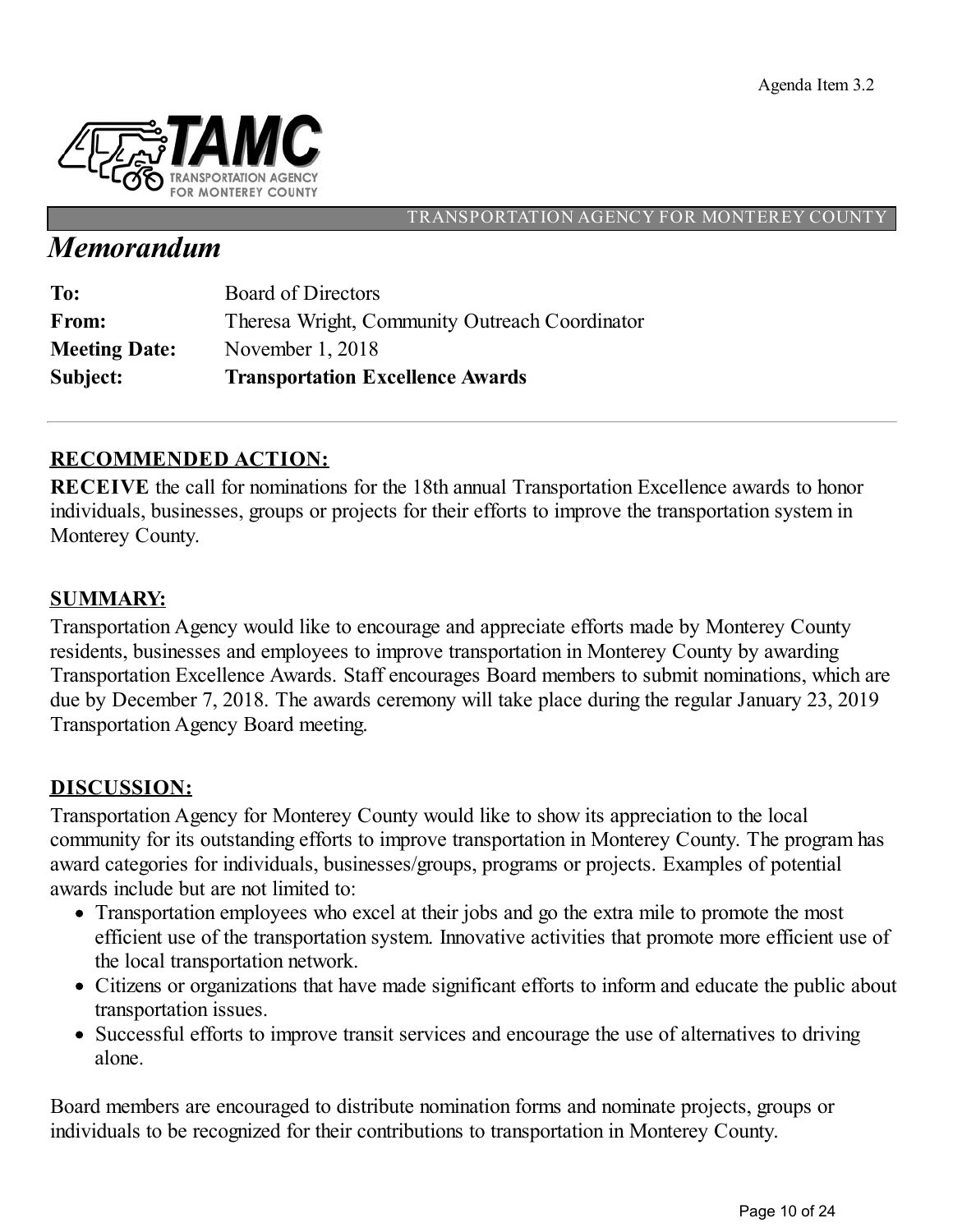The nomination form is attachment 1 and is also available on the Transportation Agency website. The form can be mailed to Transportation Agency offices or faxed to the attention of Theresa Wright. The deadline for nominations is December 7, 2018. The Transportation Agency Executive Committee will select the awards recipients at its January meeting.

ATTACHMENTS:

Transportation Excellence Award Nomination Form  $\mathbf D$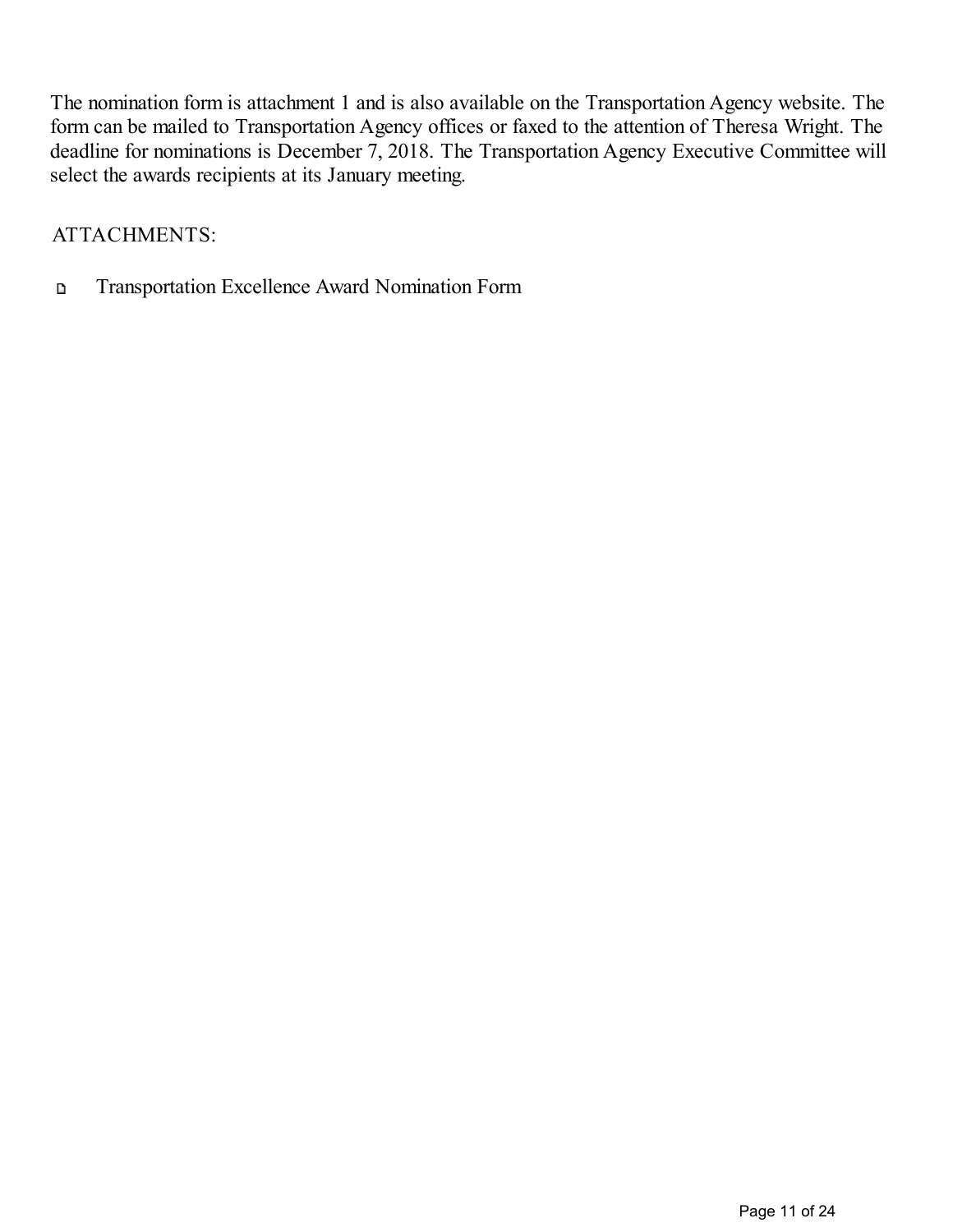



### **Awards Program Nomination form** (Please fill out form completely)

#### **1. Name of Nominee**

Give name and address of individual (provide title), firm, group, or organization. Nominee:

| Category: (circle one)                                             | Individual | <b>Business/Group</b> | Program | Project |
|--------------------------------------------------------------------|------------|-----------------------|---------|---------|
| Address:                                                           |            |                       | Email:  |         |
| City:                                                              |            | Zip                   | Phone:  |         |
| If Nominee is a firm, group or organization, provide contact name: |            |                       |         |         |
| Title:                                                             |            |                       | Phone:  |         |
|                                                                    |            |                       | Email:  |         |

#### **2. Description:**

 $\overline{a}$ 

 $\overline{a}$ 

 $\overline{a}$ 

 $\overline{a}$ 

 $\overline{a}$ 

Describe the individual, business, group, program or project that is being nominated. Include any specific information that may apply, such as the number of people who worked on the project, number of hours spent on the project, number of people served or affected, cost to those served, and annual cost of operation. Indicate whether the nominee is a volunteer or paid. Enclose any photographs or other materials that will contribute additional information to the nomination. Use extra pages as needed.

#### **3. Date or duration of program:**

When did this program take place? When was it completed? If ongoing, when did it start?

#### **4. Significance/Result:**

State how this person, group or project has contributed to improving transportation in Monterey County in current calendar year. Describe the impact on those served and value created by this activity, as well as any savings provided to users, taxpayers or providers by the nominee. Use extra pages as needed.

#### **5. Person Submitting Nomination:**

| -<br>Name:    | Phone: |
|---------------|--------|
| Title:        | Email: |
| Organization: |        |
| Address:      |        |
| City          | Zip    |

Please return by noon, December 7, 2018 via fax: 831-775-0897; email: Theresa@tamcmonterey.org; or mail to: Transportation Agency for Monterey County, Attn: Theresa Wright 55-B Plaza Circle, Salinas CA, 93901

For additional information, please call 831-775-4411. This form is also available on TAMC's website at: http://tamcmonterey.org/programs/excelaward/index.html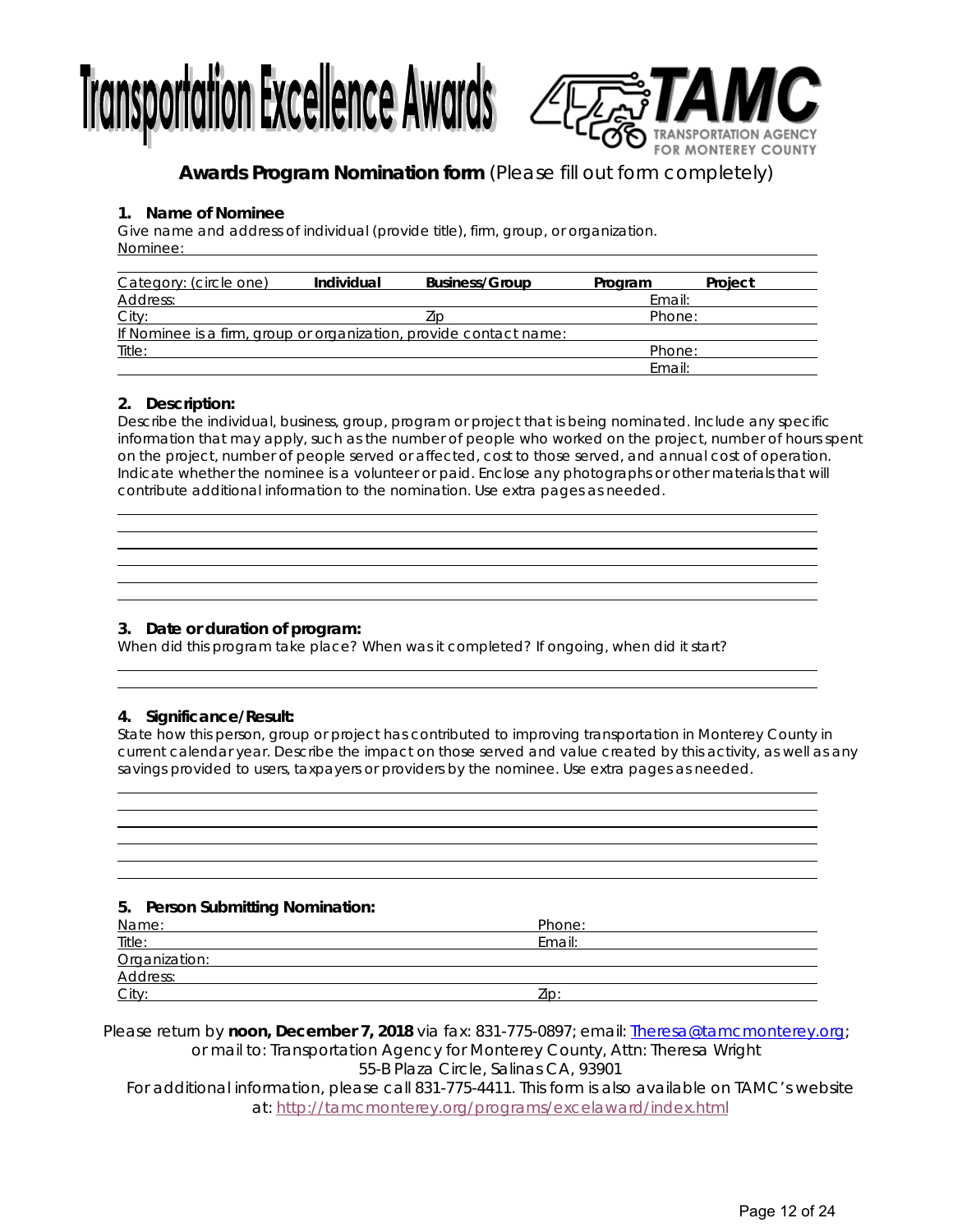Agenda Item 3.3



#### TRANSPORTATION AGENCY FOR MONTEREY COUNTY

# *Memorandum*

| Subject:             | <b>2019 Technical Advisory Committee Meeting Schedule</b> |
|----------------------|-----------------------------------------------------------|
| <b>Meeting Date:</b> | November $1, 2018$                                        |
| From:                | Rich Deal, Principal Engineer                             |
| To:                  | <b>Technical Advisory Committee</b>                       |

# **RECOMMENDED ACTION:**

**RECEIVE** schedule of 2019 Technical Advisory Committee meetings.

## **SUMMARY:**

The proposed schedule of Technical Advisory Committee meetings for 2019 follows the existing pattern of meetings on the first Thursday of the month at 9:30 a.m. except July and December, when all committee meetings are cancelled due to holidays.

## **FINANCIAL IMPACT:**

None.

## **DISCUSSION:**

These are the dates for the 2019 meeting schedule; *please mark your calendars accordingly*. Meeting time and location will remain the same: 9:30 a.m. in the TAMC conference room:

- January 3
- February 7
- March 7
- April 4
- $\bullet$  May 2
- June 6
- (no July Meeting)
- August 1
- September 5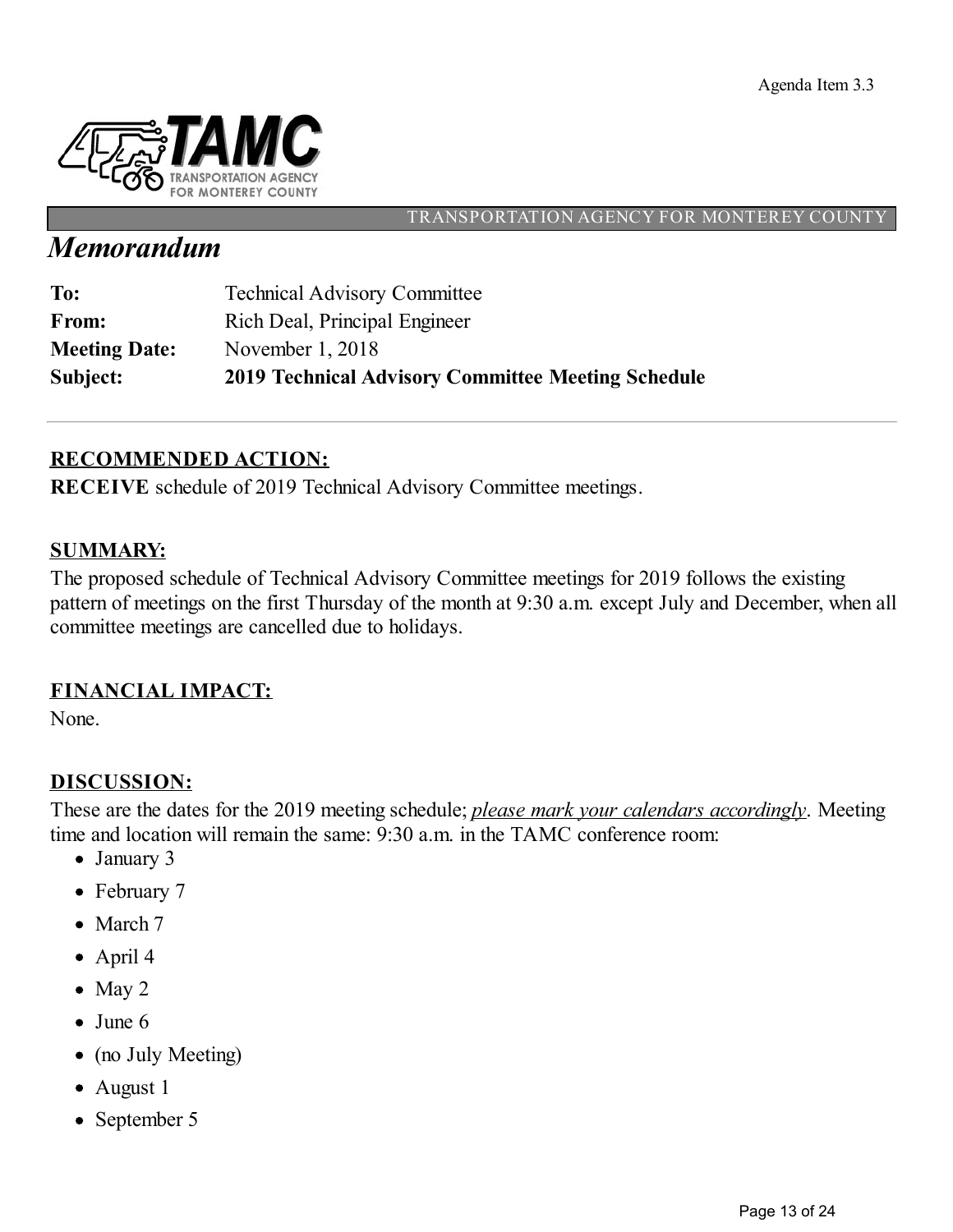- October 3
- November 7
- (no December meeting)

We are encouraging more participation and attendance by member agencies in the oncoming year in order to make the TAC a more effective group. Please contact the Transportation Agency if you cannot attend a Committee meeting. If you cannot attend a meeting it is highly recommended that you send your alternate in your place. Your courtesy to the other Committee members to assure a quorum is appreciated. If the designated TAC member or alternate member for your agency needs to be changed or updated, please send a letter to the Transportation Agency to make the change.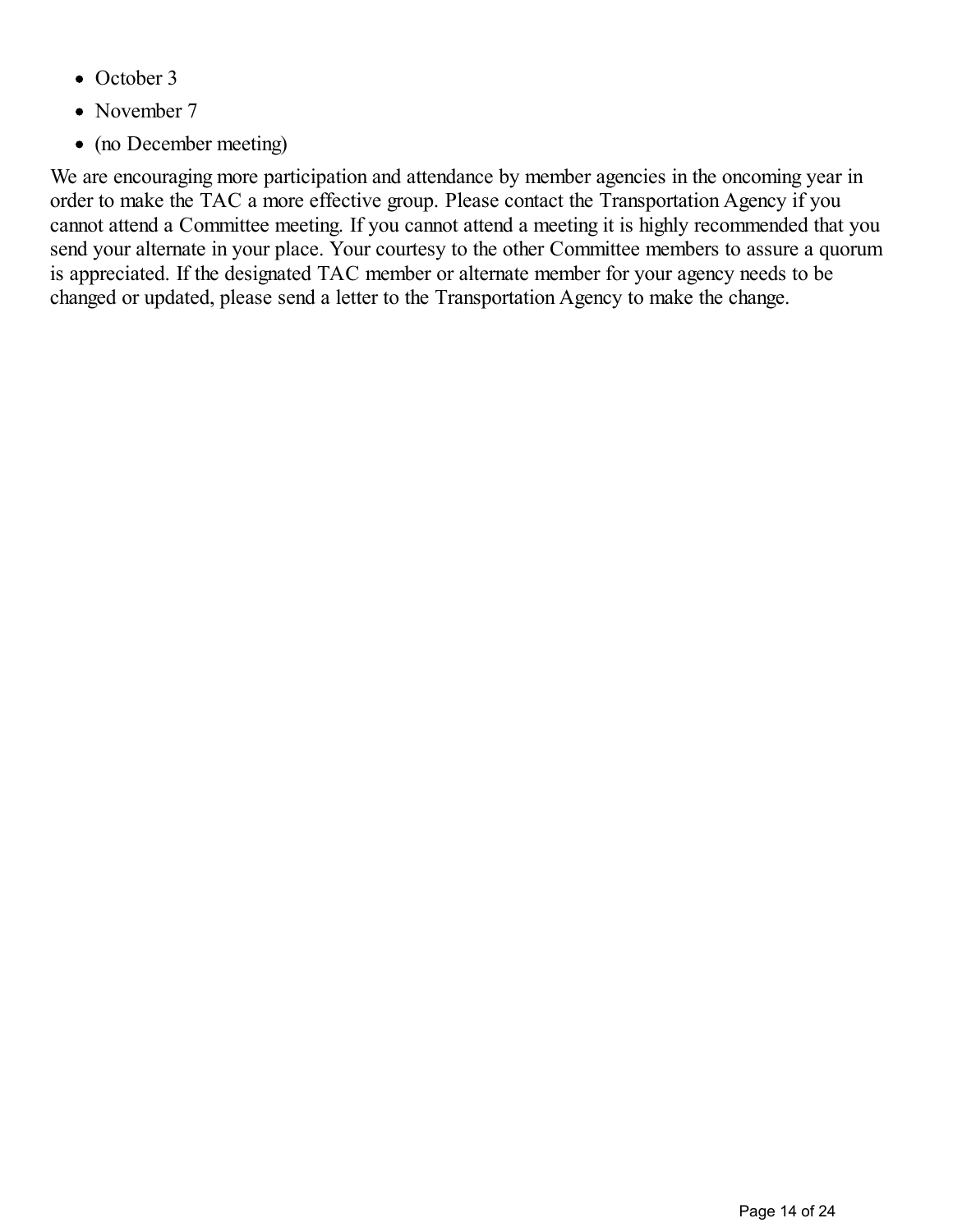Agenda Item 4.



#### TRANSPORTATION AGENCY FOR MONTEREY COUNT

# *Memorandum*

| To:                  | <b>Technical Advisory Committee</b>                                        |
|----------------------|----------------------------------------------------------------------------|
| From:                | Rich Deal, Principal Engineer                                              |
| <b>Meeting Date:</b> | November $1, 2018$                                                         |
| Subject:             | <b>Coordination with Special Events to Minimize Construction Conflicts</b> |

# **RECOMMENDED ACTION:**

### **Coordination with special events to minimize construction conflicts for 2019 - 2020:**

- 1. **RECEIVE** second draft list of special events for 2019 2020;
- 2. **REQUEST** that agencies provide updates to the list;and
- 3. **REQUEST** that the updated list be included in project traffic control specifications to help avoid construction impacts.

# **SUMMARY:**

Multiple regional and local projects are expected to begin construction in the next two years. This SECOND DRAFT LIST of major special event dates and corresponding set-up dates for all agencies will aid in scheduling construction detours, ramp closures, arterial street closures, and night/weekend work requirements to avoid construction conflicts and make these events successful.

# **FINANCIAL IMPACT:**

No direct financial impact.

## **DISCUSSION:**

Each agency is requested to review the list and provide updates. The final list will be distributed to Caltrans as well as to local agencies as a tool to develop traffic control special provisions in major project specifications. As an example, a project that requires a long term detour onto Highway 1 may have severe congestion implications during Monterey Car week. This spreadsheet tool helps the designer select specific "no Build" dates to insert into the project specifications, so that a contractor bidding on the construction will not incur lost work days or unexpected mobilizations costs.

## ATTACHMENTS: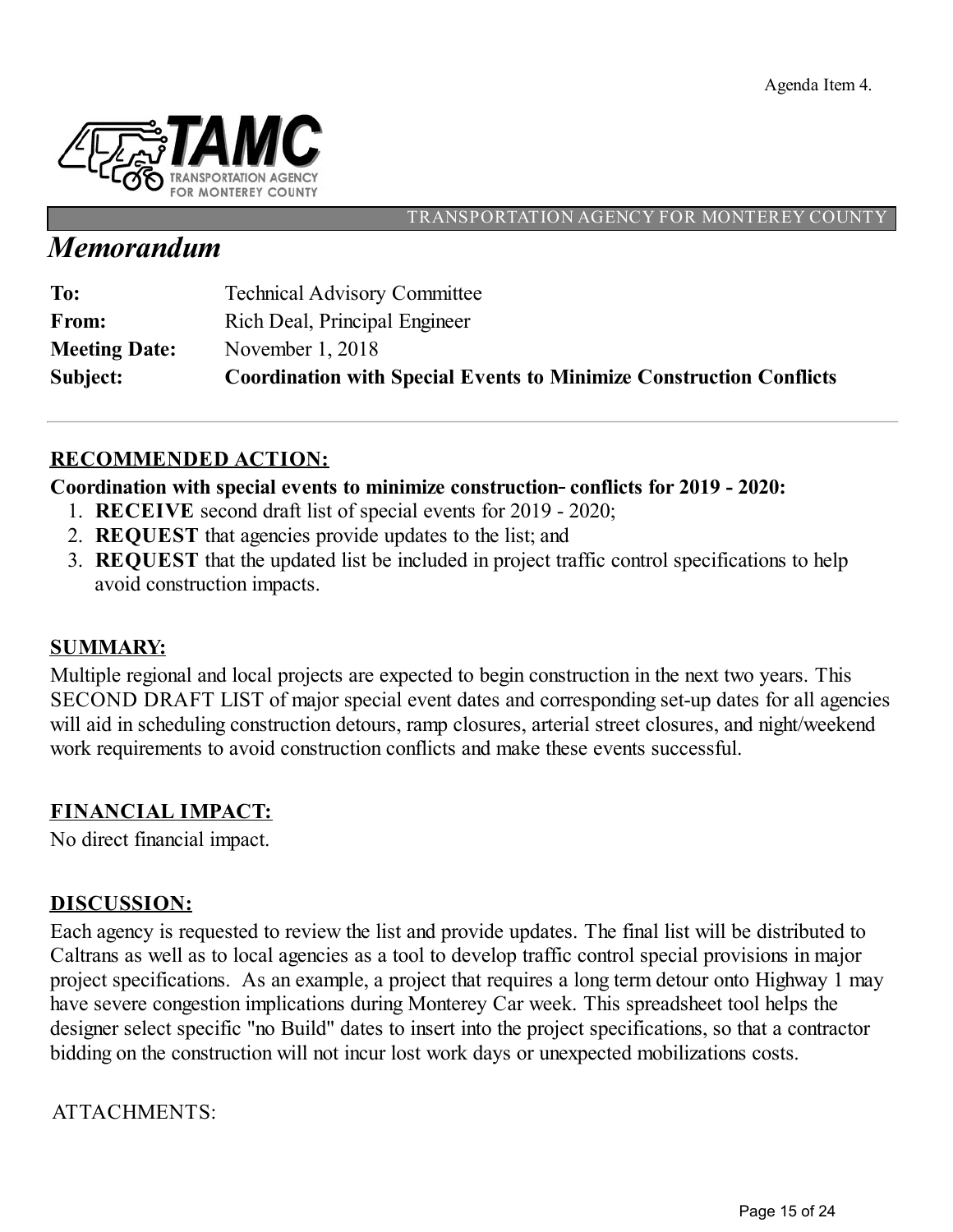#### Major Special Event List SECOND DRAFT  $\mathbf D$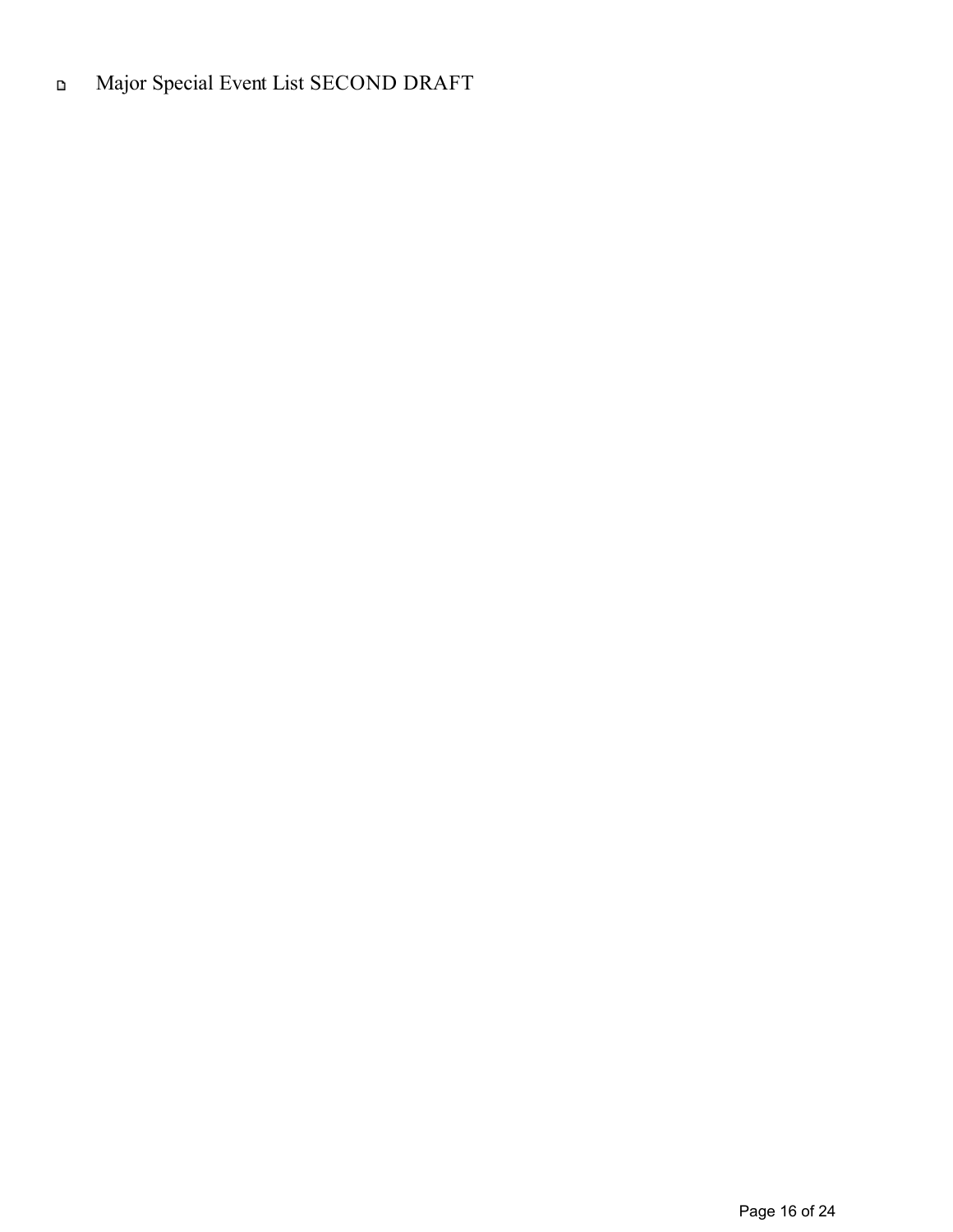| <b>AT&amp;T Pebble Beach</b>   | LOAD-IN    | <b>EVENT START</b>    | <b>EVENT END</b>       | LOAD-OUT           | <b>TOTAL</b>   | <b>HIGHWAY OR ARTERIAL STREET</b> |
|--------------------------------|------------|-----------------------|------------------------|--------------------|----------------|-----------------------------------|
| <b>Pro-AM</b>                  | $(1$ week) |                       |                        | $(3 \text{ days})$ | <b>DAYS</b>    |                                   |
|                                | 1/28/2019  | 2/4/2019              | 2/10/2019              | 2/13/2019          | 16             | Hwy 1 / Holman Hwy 68 Interchange |
|                                | 1/27/2020  | 2/3/2020              | 2/9/2020               | 2/12/2020          | 16             |                                   |
|                                | 2/1/2021   | 2/8/2021              | 2/14/2021              | 2/17/2021          | 16             |                                   |
|                                | 1/31/2022  | 2/7/2022              | 2/13/2022              | 2/16/2022          | 16             |                                   |
|                                |            |                       |                        |                    |                |                                   |
| California 8 Hour Race         | LOAD-IN    | <b>EVENT START</b>    | <b>EVENT END</b>       | LOAD-OUT           | <b>TOTAL</b>   | HIGHWAY OR ARTERIAL STREET        |
| Laguna Seca                    |            |                       |                        |                    | <b>DAYS</b>    |                                   |
|                                |            | 3/28/2019             | 3/30/2019              |                    | $\overline{2}$ |                                   |
|                                |            |                       |                        |                    |                |                                   |
|                                |            |                       |                        |                    |                |                                   |
| <b>Pebble Beach Food &amp;</b> |            | <b>EVENT START</b>    | <b>EVENT END</b>       |                    | <b>TOTAL</b>   | HIGHWAY OR ARTERIAL STREET        |
| Wine                           |            |                       |                        |                    | <b>DAYS</b>    |                                   |
|                                |            | 4/11/2019             | 4/14/2019              |                    | 3              | Hwy 1 / Holman Hwy 68 Interchange |
|                                |            | 4/16/2020<br>4/8/2021 | 4/19/2020<br>4/11/2021 |                    | 3<br>3         |                                   |
|                                |            | 4/7/2022              | 4/10/2022              |                    | 3              |                                   |
|                                |            |                       |                        |                    |                |                                   |
| <b>Sea Otter Classic</b>       |            |                       |                        |                    | <b>TOTAL</b>   |                                   |
| Laguna Seca                    | LOAD-IN    | <b>EVENT START</b>    | <b>EVENT END</b>       | LOAD-OUT           | <b>DAYS</b>    | HIGHWAY OR ARTERIAL STREET        |
|                                |            | 4/11/2019             | 4/14/2019              |                    | 3              |                                   |
|                                |            |                       |                        |                    |                |                                   |
|                                |            |                       |                        |                    |                |                                   |
| <b>Big Sur International</b>   | LOAD-IN    | <b>EVENT START</b>    | <b>EVENT END</b>       | LOAD-OUT           | <b>TOTAL</b>   | <b>HIGHWAY OR ARTERIAL STREET</b> |
| <b>Marathon</b>                |            |                       |                        |                    | <b>DAYS</b>    |                                   |
|                                |            | 4/28/2019             | 4/28/2019              |                    |                |                                   |
|                                |            | 4/26/2020             | 4/26/2020              |                    |                |                                   |
|                                |            | 4/25/2021             | 4/25/2021              |                    |                |                                   |
|                                |            | 4/24/2022             | 4/24/2022              |                    |                |                                   |
|                                |            | 4/30/2023             | 4/30/2023              |                    |                |                                   |
|                                |            | 4/28/2024             | 4/28/2024              |                    |                |                                   |
|                                |            | 4/27/2025             | 4/27/2025              |                    |                |                                   |
|                                |            | 4/26/2026             | 4/26/2026              |                    |                |                                   |
|                                |            | 4/25/2027             | 4/25/2027              |                    |                |                                   |
|                                |            | 4/30/2028             | 4/30/2028              |                    |                |                                   |
|                                |            | 4/29/2029             | 4/29/2029              |                    |                |                                   |
|                                |            | 4/28/2030             | 4/28/2030              |                    |                |                                   |
|                                |            |                       |                        |                    |                |                                   |
| Ferrari Challenge F1           | LOAD-IN    | <b>EVENT START</b>    | <b>EVENT END</b>       | LOAD-OUT           | <b>TOTAL</b>   | HIGHWAY OR ARTERIAL STREET        |
| Laguna Seca                    |            |                       |                        |                    | <b>DAYS</b>    |                                   |
|                                |            | 5/2/2019              | 5/5/2019               |                    |                |                                   |
|                                |            |                       |                        |                    |                |                                   |
| <b>Spring Classic</b>          |            |                       |                        |                    | <b>TOTAL</b>   |                                   |
| Laguna Seca                    | LOAD-IN    | <b>EVENT START</b>    | <b>EVENT END</b>       | LOAD-OUT           | <b>DAYS</b>    | HIGHWAY OR ARTERIAL STREET        |
|                                |            | 5/17/2019             | 5/19/2019              |                    |                |                                   |
|                                |            |                       |                        |                    |                |                                   |
|                                |            |                       |                        |                    |                |                                   |
| <b>U.S. Open Golf Pebble</b>   | LOAD-IN    | <b>EVENT START</b>    | <b>EVENT END</b>       | LOAD-OUT           | <b>TOTAL</b>   | HIGHWAY OR ARTERIAL STREET        |
| <b>Beach</b>                   |            |                       |                        |                    | <b>DAYS</b>    |                                   |
|                                | 5/25/2019  | 6/10/2019             | 6/16/2019              | 6/24/2019          | 30             | Hwy 1 - Marina to Monterey        |
|                                |            |                       |                        |                    |                | Hwy 1 / Holman Hwy 68 Interchange |
|                                |            |                       |                        |                    |                |                                   |
| <b>Superbike World</b>         | LOAD-IN    | <b>EVENT START</b>    | <b>EVENT END</b>       | LOAD-OUT           | <b>TOTAL</b>   | HIGHWAY OR ARTERIAL STREET        |
| <b>Champ Laguna Seca</b>       |            |                       |                        |                    | <b>DAYS</b>    |                                   |
|                                |            | 7/12/2019             | 7/13/2019              |                    |                |                                   |
|                                |            |                       |                        |                    |                |                                   |
|                                |            |                       |                        |                    |                |                                   |
| <b>California Rodeo</b>        | LOAD-IN    | <b>EVENT START</b>    | <b>EVENT END</b>       | LOAD-OUT           | <b>TOTAL</b>   | HIGHWAY OR ARTERIAL STREET        |
| <b>Salinas</b>                 |            | 7/18/2019             | 7/21/2019              |                    | <b>DAYS</b>    |                                   |
|                                |            |                       |                        |                    |                |                                   |
|                                |            |                       |                        |                    |                |                                   |
| <b>Rolex Historic Races</b>    |            |                       |                        |                    | <b>TOTAL</b>   |                                   |
| Laguna Seca                    | LOAD-IN    | <b>EVENT START</b>    | <b>EVENT END</b>       | LOAD-OUT           | <b>DAYS</b>    | HIGHWAY OR ARTERIAL STREET        |
|                                |            | 8/15/2019             | 8/18/2019              |                    |                |                                   |

# Special Event Calendar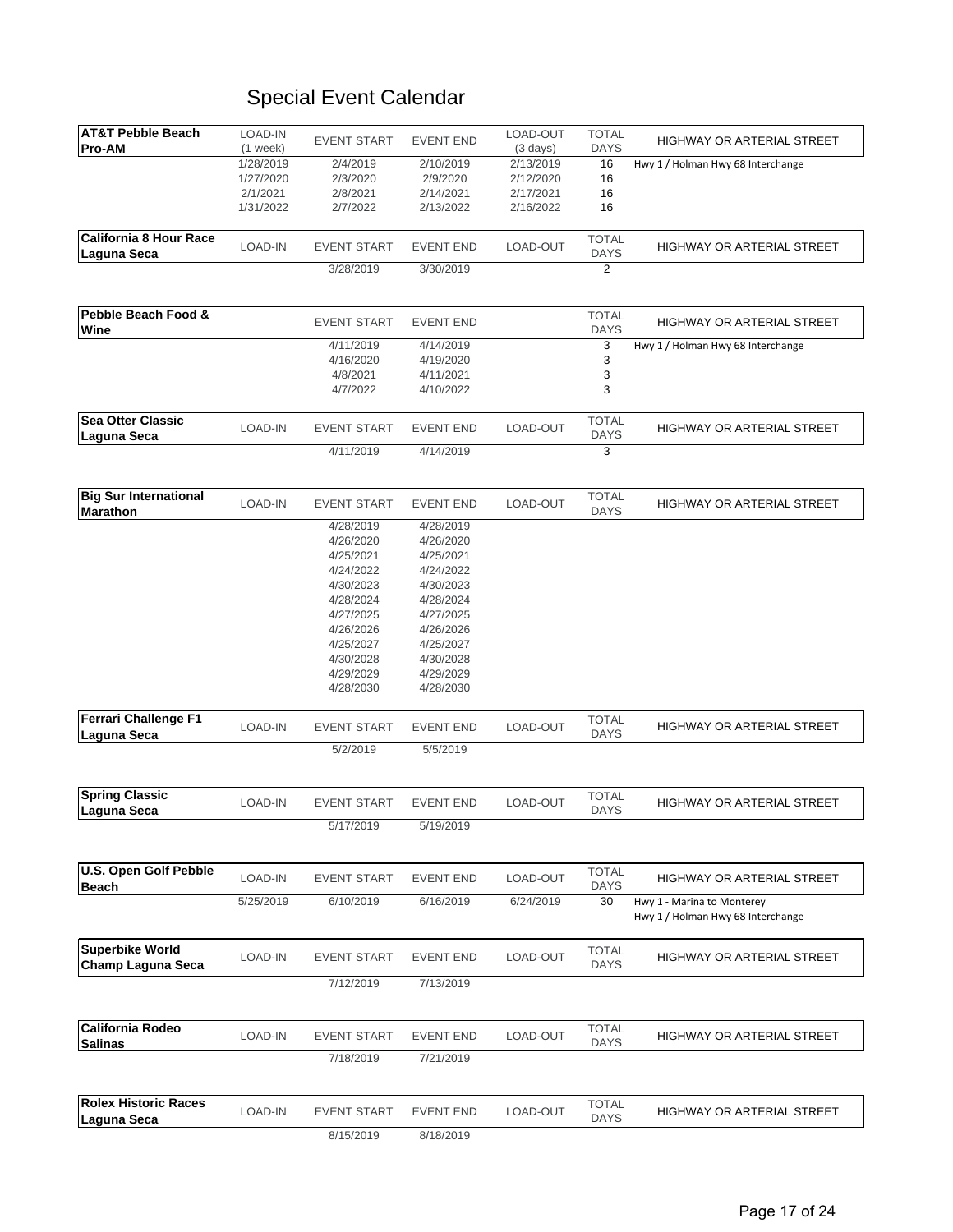| <b>Monterey Car Week</b>     | LOAD-IN    |                    |                  | LOAD-OUT           | <b>TOTAL</b> |                                         |
|------------------------------|------------|--------------------|------------------|--------------------|--------------|-----------------------------------------|
| <b>Councours</b>             | $(1$ week) | <b>EVENT START</b> | <b>EVENT END</b> | $(3 \text{ days})$ | <b>DAYS</b>  | HIGHWAY OR ARTERIAL STREET              |
|                              |            |                    |                  |                    |              |                                         |
|                              | 8/5/2019   | 8/12/2019          | 8/18/2019        | 8/21/2019          | 16           | Hwy 1 - Castroville to Big Sur          |
|                              | 8/3/2020   | 8/10/2020          | 8/16/2020        | 8/19/2020          | 16           | Hwy 68 - Monterey to Salinas            |
|                              | 8/2/2021   | 8/9/2021           | 8/15/2021        | 8/18/2021          | 16           | All Monterey Peninsula Arterial Streets |
|                              | 8/8/2022   | 8/15/2022          | 8/21/2022        | 8/24/2022          | 16           | Carmel Valley Road, Laurelas Grade      |
|                              |            |                    |                  |                    |              | Imjin Pkwy, Reservation Rd, Blanco Rd   |
|                              |            |                    |                  |                    |              |                                         |
| <b>IMSA Sports Car</b>       |            |                    |                  |                    | <b>TOTAL</b> |                                         |
|                              | LOAD-IN    | <b>EVENT START</b> | <b>EVENT END</b> | LOAD-OUT           | <b>DAYS</b>  | HIGHWAY OR ARTERIAL STREET              |
| Laguna Seca                  |            |                    |                  |                    |              |                                         |
|                              |            | 9/13/2019          | 9/15/2019        |                    |              |                                         |
|                              |            |                    |                  |                    |              |                                         |
| <b>IndyCar Grand Prix</b>    | LOAD-IN    | <b>EVENT START</b> | <b>EVENT END</b> | LOAD-OUT           | <b>TOTAL</b> | HIGHWAY OR ARTERIAL STREET              |
| Laguna Seca                  |            |                    |                  |                    | <b>DAYS</b>  |                                         |
|                              |            | 9/20/2019          | 9/22/2019        |                    |              |                                         |
|                              |            |                    |                  |                    |              |                                         |
| <b>First Tee Golf Pebble</b> |            | <b>EVENT START</b> | <b>EVENT END</b> |                    | <b>TOTAL</b> | HIGHWAY OR ARTERIAL STREET              |
| <b>Beach</b>                 |            |                    |                  |                    | <b>DAYS</b>  |                                         |
|                              |            | 9/24/2019          | 9/29/2019        |                    | 5            |                                         |
|                              |            | 9/15/2020          | 9/20/2020        |                    | 5            |                                         |
|                              |            |                    |                  |                    |              |                                         |
|                              |            | 9/21/2021          | 9/26/2021        |                    | 5            |                                         |
|                              |            | 9/20/2022          | 9/25/2022        |                    | 5            |                                         |
| <b>Salinas International</b> | LOAD-IN    | <b>EVENT START</b> | <b>EVENT END</b> | LOAD-OUT           | <b>TOTAL</b> | HIGHWAY OR ARTERIAL STREET              |
| Arishow                      |            |                    |                  |                    | <b>DAYS</b>  |                                         |
|                              |            | 9/24/2019          | 9/29/2019        |                    |              |                                         |
|                              |            |                    |                  |                    |              |                                         |
| <b>Monterey Bay Half</b>     |            |                    |                  |                    | TOTAL        |                                         |
| <b>Marathon</b>              | LOAD-IN    | <b>EVENT START</b> | <b>EVENT END</b> | LOAD-OUT           | <b>DAYS</b>  | HIGHWAY OR ARTERIAL STREET              |
|                              |            | 11/11/2018         | 11/11/2018       |                    |              |                                         |
|                              |            | 11/10/2019         | 11/10/2019       |                    |              |                                         |
|                              |            | 11/15/2020         | 11/15/2020       |                    |              |                                         |
|                              |            | 11/14/2021         | 11/14/2021       |                    |              |                                         |
|                              |            | 11/13/2022         | 11/13/2022       |                    |              |                                         |
|                              |            |                    |                  |                    |              |                                         |
|                              |            | 11/12/2023         | 11/12/2023       |                    |              |                                         |
|                              |            | 11/10/2024         | 11/10/2024       |                    |              |                                         |
|                              |            | 11/9/2025          | 11/9/2025        |                    |              |                                         |
|                              |            | 11/8/2026          | 11/8/2026        |                    |              |                                         |
|                              |            | 11/14/2027         | 11/14/2027       |                    |              |                                         |
|                              |            | 11/12/2028         | 11/12/2028       |                    |              |                                         |
|                              |            | 11/11/2029         | 11/11/2029       |                    |              |                                         |
|                              |            | 11/10/2030         | 11/10/2030       |                    |              |                                         |
|                              |            |                    |                  |                    |              |                                         |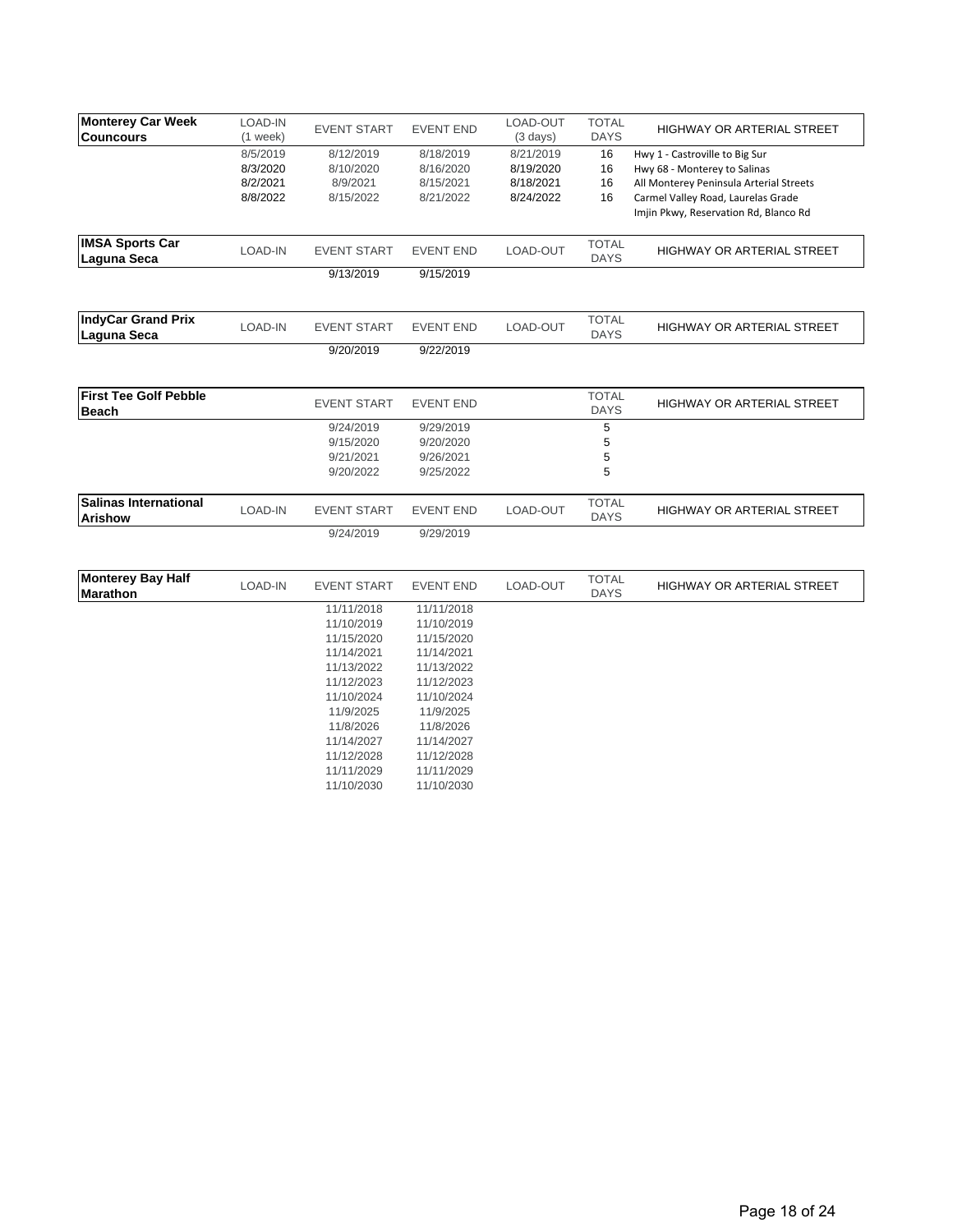Agenda Item 5.



### TRANSPORTATION AGENCY FOR MONTEREY COUNT

# *Memorandum*

| Subject:             | 2019 Legislative Program                           |
|----------------------|----------------------------------------------------|
| <b>Meeting Date:</b> | November $1, 2018$                                 |
| From:                | Christina Watson, Principal Transportation Planner |
| To:                  | <b>Technical Advisory Committee</b>                |

# **RECOMMENDED ACTION:**

**RECEIVE** and **COMMENT** on draft 2019 Legislative Program.

## **SUMMARY:**

The purpose of the legislative program is to set general principles to guide staff and Board responses to legislative or budgetary proposals. The program also notifies state representatives of the Transportation Agency's position on issues of key importance to the Agency.

## **FINANCIAL IMPACT:**

The recommended action has no direct financial impact.

## **DISCUSSION:**

The draft 2019 legislative program continues to focus on transportation funding and is limited to priorities that are likely to come up in the 2019 legislative session. **Attached** is the draft 2019 legislative program.

Items of particular interest to this Committee include:

### **State**:

- 1S: Preserve state transportation funding.
- 2S: Pursue funding for priority projects.
- 3S: Support consistent definition of disadvantaged communities.
- 4S: Support efficiency in MST reporting requirements.
- 5S: Support transit-oriented development, complete streets, alternative commutes, multimodal transportation, and active transportation projects.
- 6S: Support member agencies.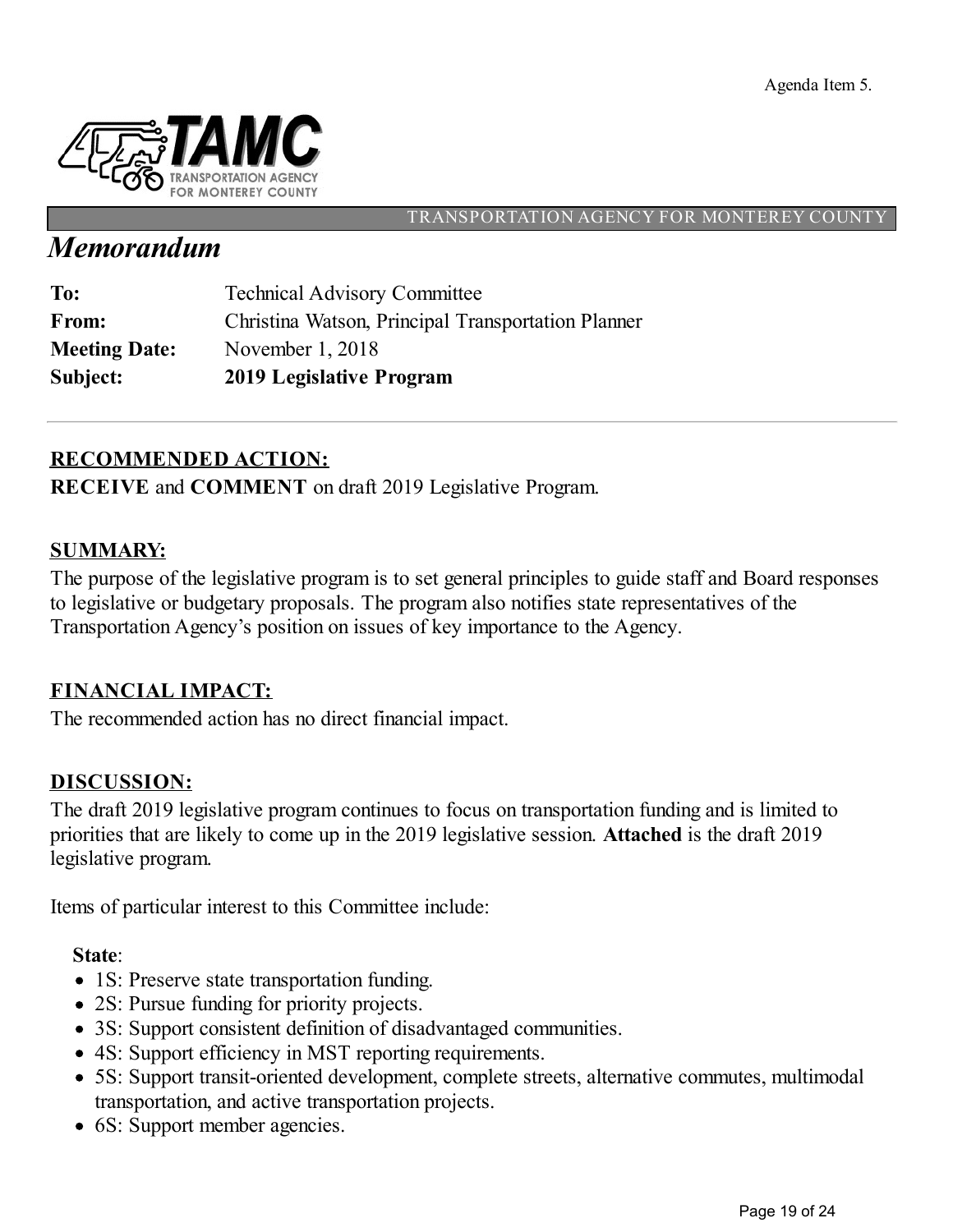# **Federal**:

- 1F: Stabilize federal transportation funding.
- 2F: Allow California Environmental Quality Act (CEQA) to substitute for National Environmental Policy Act (NEPA).
- 5F: Support changing the timeline for updating the Regional Transportation Plan to align with the Regional Housing Needs Assessment.
- 6F: Support member agencies.

The Executive Committee discussed this draft 2019 legislative program on October 3, 2018, and on October 24, 2018, the Board approved releasing it to Committees for input. The Rail Policy Committee will review the draft on November 5, 2018 and the Bicycle and Pedestrian Facilities Advisory Committee will review it on November 7, 2018. Staff will also meet with partner agencies locally and statewide to discuss common issues. Following the Executive Committee's review of the draft program on January 9, 2019, the final program will come back to the Board on January 23, 2019 for adoption.

# ATTACHMENTS:

Draft 2019 Legislative Program  $\Box$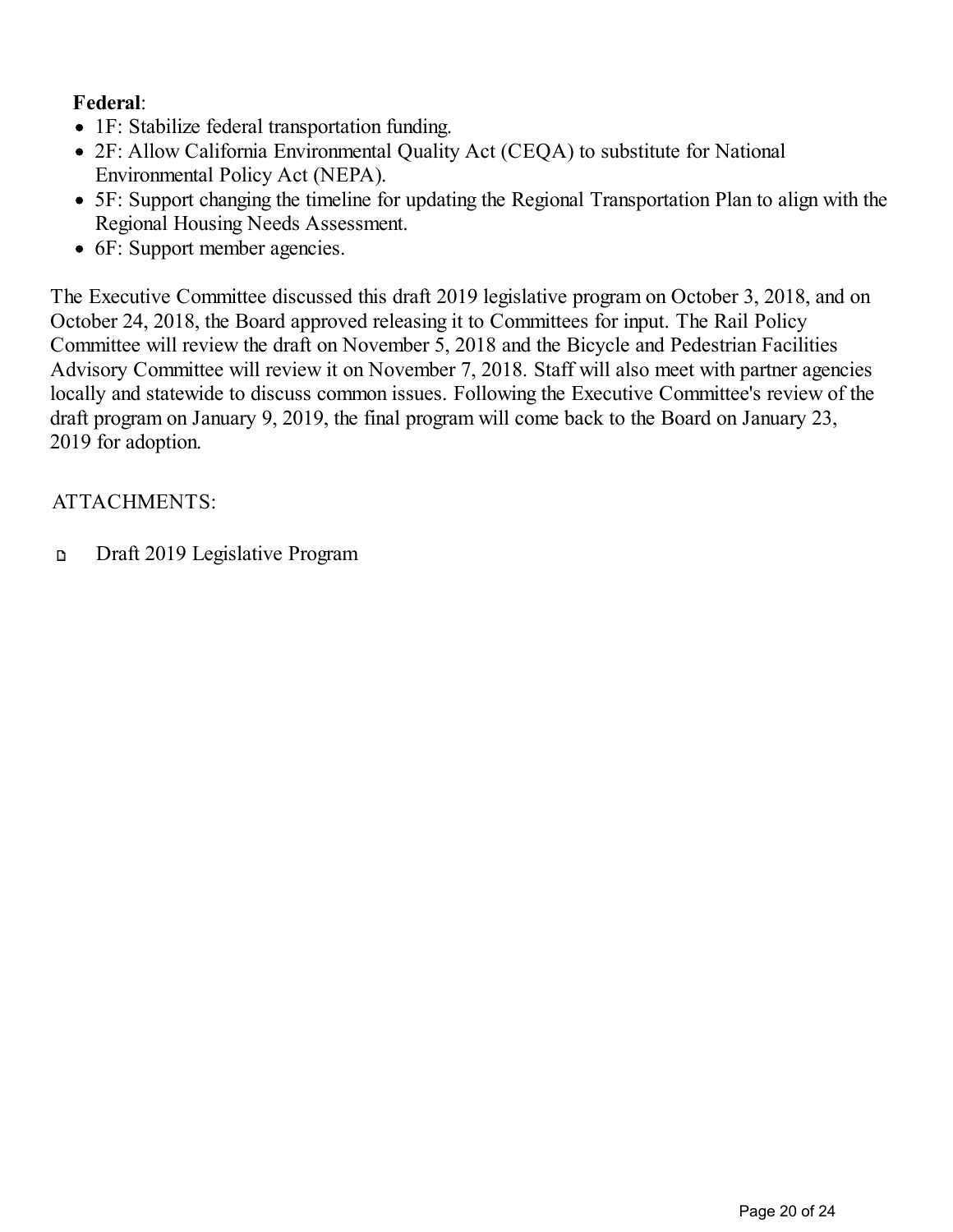

**TRANSPORTATION AGENCY FOR MONTEREY COUNTY**

# **DRAFT 2019 Legislative Program: State Priorities**

- **1S.** Preserve funding for transportation projects, support the constitutional protection of all transportation funding resources, maximize formula funding to regions, and preserve regional discretion and priority-setting.
- **2S.** Pursue competitive grant or bond funding for highway safety, traffic congestion relief, trade corridors, passenger rail, and public transportation for Monterey County projects.
- **3S.** Support a consistent definition of "disadvantaged communities" among all funding programs to ensure that investments reflect economic and rural area considerations.
- **4S.** Monitor efforts to modernize efficiency standards relating to farebox recovery ratios under the Transportation Development Act and coordinate with the Monterey-Salinas Transit District to ensure efficiency standards do not compromise existing service.
- **5S.** Support legislation that promotes transit-oriented development, complete streets, alternative commutes, multi-modal transportation, and active transportation projects.
- **6S.** Support member agencies' requests for state funding of regionally significant transportation projects and support partner agency legislative efforts as they interface with regional transportation priorities, when they are consistent with Transportation Agency for Monterey County priorities.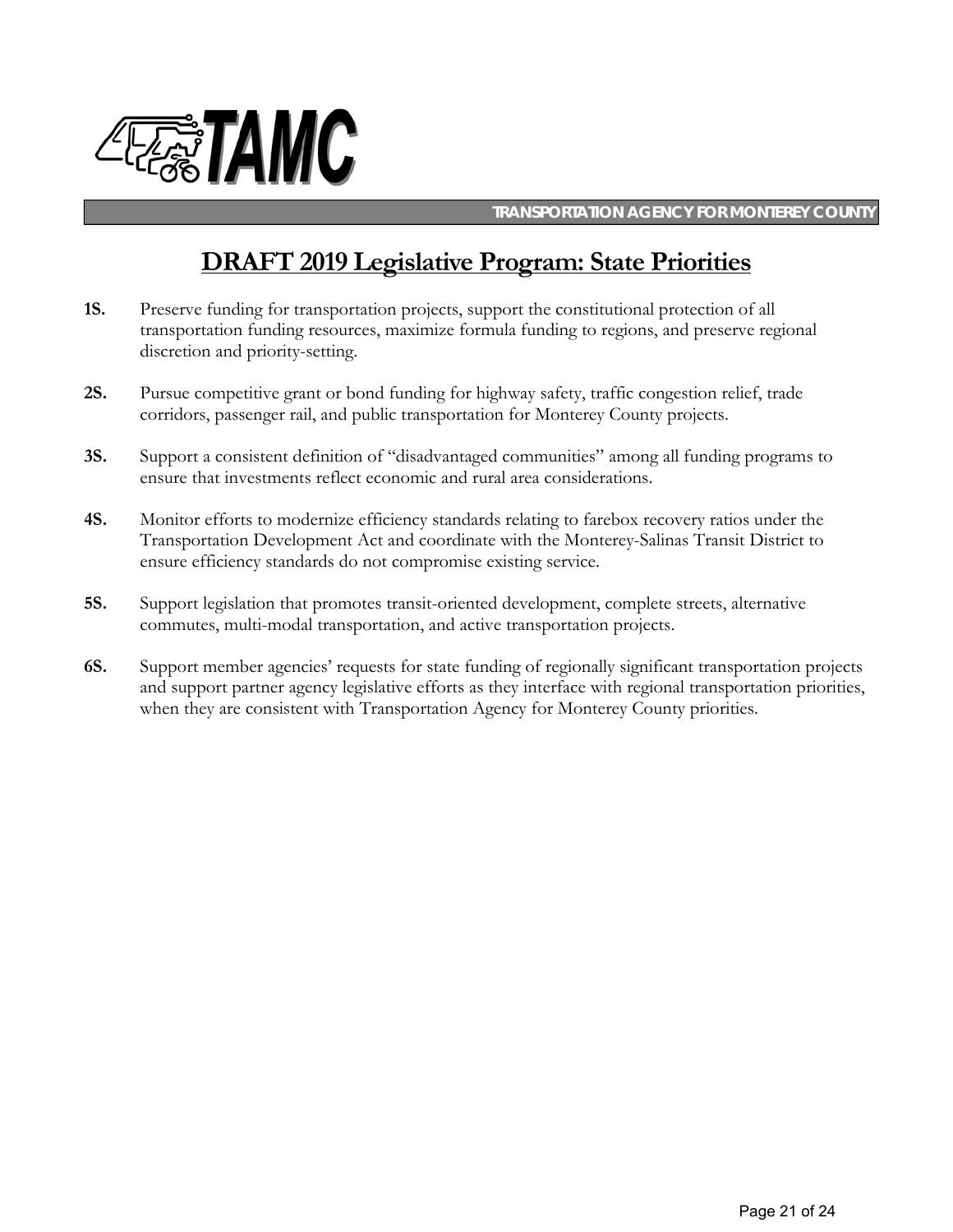

**TRANSPORTATION AGENCY FOR MONTEREY COUNTY**

# **DRAFT 2019 Legislative Program: Federal Priorities**

**1F.** Support stabilizing and increasing transportation infrastructure funding sources to avoid the bankruptcy of the federal highway and transit trust funds:

- 1. Increase and index the gas tax to inflation.
- 2. Explore innovative funding mechanisms, such as a pay-by-the-mile user fee and public private partnerships.
- 3. Expand access to Transportation Infrastructure Finance and Innovation Act (TIFIA) loans.
- 4. Remove procedural obstacles that impede expenditure of authorized federal funding.
- 5. Support the return of directed federal funding for transportation priorities.
- 6. Coordinate with military installations in Monterey County to seek funding for transportation projects with a nexus to those installations.
- **2F.** Allow the California Environmental Quality Act (CEQA) to substitute for the National Environmental Policy Act (NEPA), without restrictions, and expand the definition of Categorical Exclusions, while retaining environmental protections.
- **3F.** Support streamlining of federal rail funding and removal of funding barriers between commuter and intercity rail programs, with the goal of increasing passenger rail service for the traveling public.
- **4F.** Support an adequate level of funding for Amtrak and support a fair share allocation to California for capital improvements and vehicle acquisition.
- **5F.** Support efforts to change the update timeline for the Regional Transportation Plan from the current four years to eight years.
- **6F.** Support member agencies' requests for federal funding of regionally significant transportation projects and support partner agency legislative efforts as they interface with regional transportation priorities, when they are consistent with Transportation Agency for Monterey County priorities.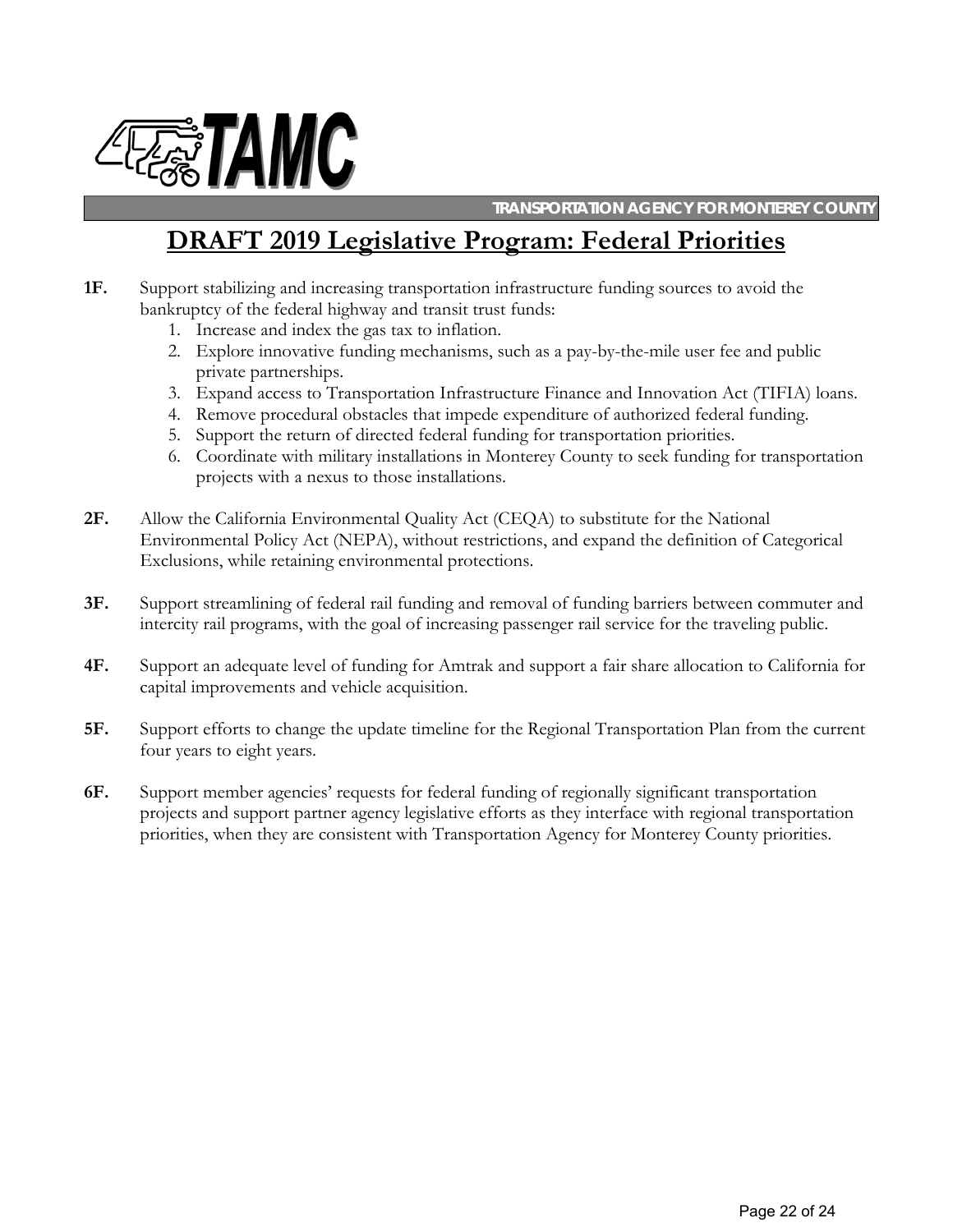Agenda Item 6.



#### TRANSPORTATION AGENCY FOR MONTEREY COUNTY

# *Memorandum*

| Subject:             | <b>2019 Committee Chair and Vice Chair</b> |
|----------------------|--------------------------------------------|
| <b>Meeting Date:</b> | November $1, 2018$                         |
| From:                | Rich Deal, Principal Engineer              |
| To:                  | <b>Technical Advisory Committee</b>        |

# **RECOMMENDED ACTION:**

**SELECT** members of the Technical Advisory Committee to serve as the 2019 Chair and Vice-Chair and **RECOGNIZE** outgoing Chair Patrick Dobbins for his service during 2018.

## **SUMMARY:**

The Technical Advisory Committee chairmanship chages each calendar year. The Committee needs to elect the 2019 Chair and Vice-Chair to serve the Technical Advisory Committee's 2019 meetings.

## **FINANCIAL IMPACT:**

There is no financial impact at this time.

## **DISCUSSION:**

The Committee bylaws state that the chairmanship is changed during the first quarter of every year. The new Chair and Vice-Chair will serve for the 2019 calendar year.

The current Vice-Chair is Brian McMinn for the City of Marina.

## ATTACHMENTS:

TAC Past Chair & Vice Chair Summary  $\mathbf D$